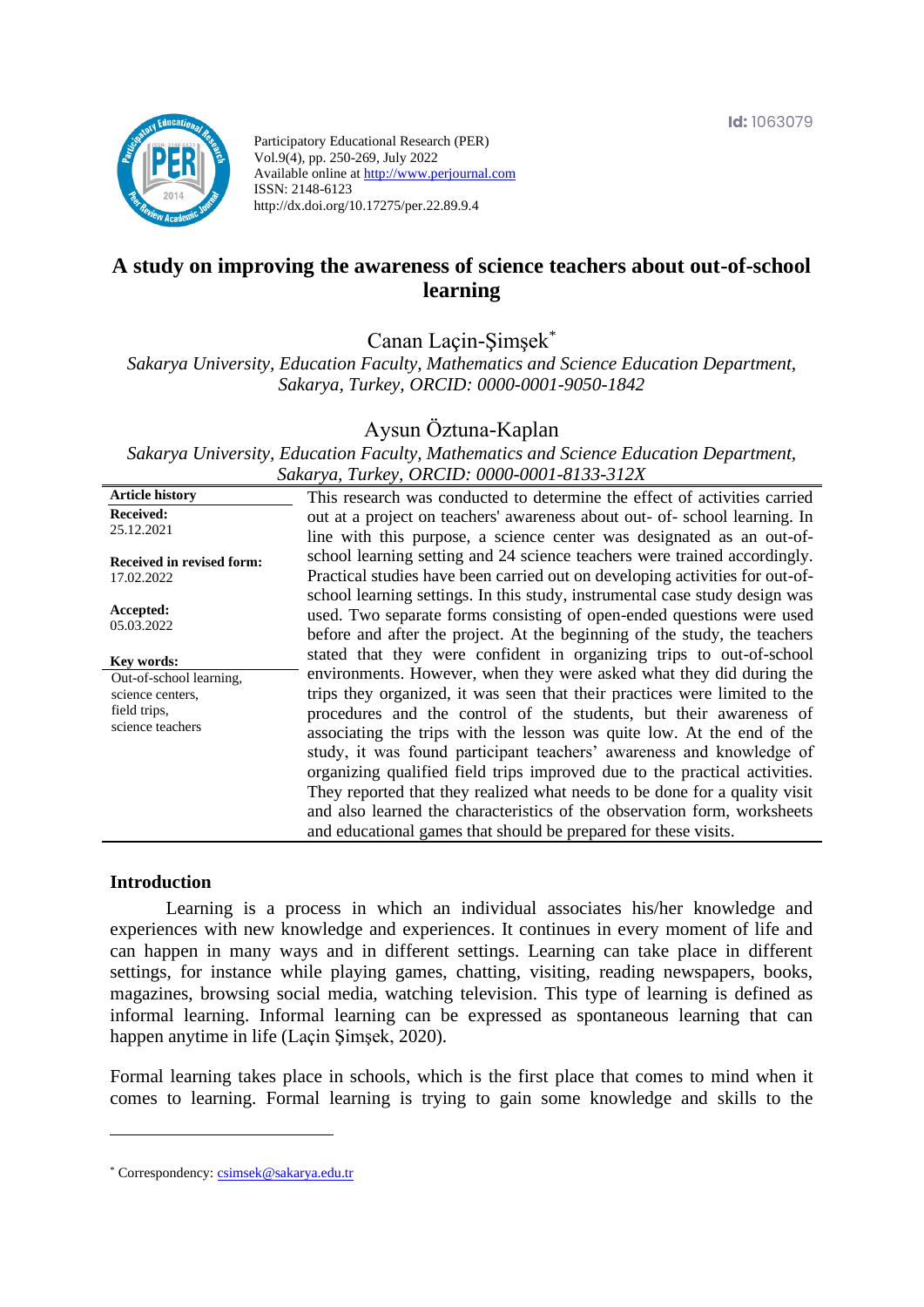individual, in line with certain goals, purposefully and within a certain period (Laçin Şimşek, 2020).

In informal learning, the interests, curiosity and needs of the individual are in the foreground and free choice learning takes place. There are planned and scheduled activities in formal learning and the subjects are clear. In recent years, a definition that includes the characteristics of these two types of learning is frequently used in educational research: nonformal learning (Eshach, 2007) or out -of -school learning. Nonformal learning is the field trips to informal learning environments that are organized as a planned and programmed trip rather than an unstructured trip. In this type of learning, it is important not to ignore the interests and needs of individuals, but also to plan learning activities. Many informal learning settings such as museums, science centers, zoos, botanical gardens, aquariums, planetariums are regarded as important places for out- of -school learning. Field trips to out- of -school learning environments can be easily associated with the topics in the lessons, and opportunities can be created for effective learning.

Research has shown that visits to out- of -school learning settings have positive effects on learning (Bakioglu et al., 2018; Bozdoğan & Kavcı, 2016; Çavuş et al., 2013; Ertaş et al., 2011; Michie, 1998; Saidi & Sigauke, 2017), interest and attitude (Bozdoğan & Yalçın, 2006; Jarvis & Pell, 2005). Although many positive cognitive, social, and affective outcomes have been obtained from the visits to these settings, it is also indicated that these visits do not guarantee learning (Griffin, 2004). Hence, for such trips to be successful it is very important them to be planned, scheduled, and organized in association with lessons (Falk & Dierking, 2000). A visit without planning in association with the lessons cannot go beyond being a leisure time activity (Kisiel, 2005). The teacher, at this point, becomes an important factor for learning (Falk & Dierking, 2000; Hein, 1998; Jarvis & Pell, 2005). In out-of-school learning settings, to ensure the learning, teachers should inform students about the place where the trip will be organized, prepare them for the field trip, plan the trip, prepare that will enable students to think actively, ensure cognitive participation, support cooperation and socialization (DeWitt & Osborne 2007). Kisiel (2006) stated that trips associated with lessons not only enable students to remember what they have covered in the class, but also create an opportunity to understand why they do it. Teachers must have the awareness, knowledge, and experience to achieve this. However, recent studies have shown that although teachers describe trips to out-of-school settings as an important learning activity (Anderson & Zhang, 2003; Kisiel, 2005; Lakin, 2006; National Research Council, 1996, Laçin Şimşek, 2020), they mostly behave passively during these trips (Şentürk, 2015) and were unable to take advantage of learning opportunities. It is stated that teachers are still inexperienced in planning a field trip (Kisiel, 2003; Storksdieck, 2001; Tal & Morag, 2009). Teachers who do not have a clear goal for their visit, cannot relate experiences to the lessons (Griffin & Symington, 1997; Ramey-Gassert et al., 1994; Tuckey, 1992). Moreover, most teachers are, indeed, unaware of their role in shaping their students' experiences during the field trip (Storksdieck, 2001). This is an important obstacle for the visits to turn into a learning experience since the teacher, who does not have this awareness, just plans the trip. Teachers deal with issues such as transportation, consent, fee, but do not make any preparations to associate the trip with the lesson. However, the success of these trips is directly related to the preparations made before, during and after the trip (Jarvis & Pell, 2005, Laçin Şimşek, 2020). In the studies (Griffin & Symington, 1997; Orion, 1993; Ramey-Gassert et al., 1994; Rickinson et al., 2004; Tal et al., 2005), it was found that the teachers stated that they did not have enough information about how to relate the trips to the out-of-school settings with the subjects in the lessons, and that they did not have the knowledge about methods and techniques that could be used.

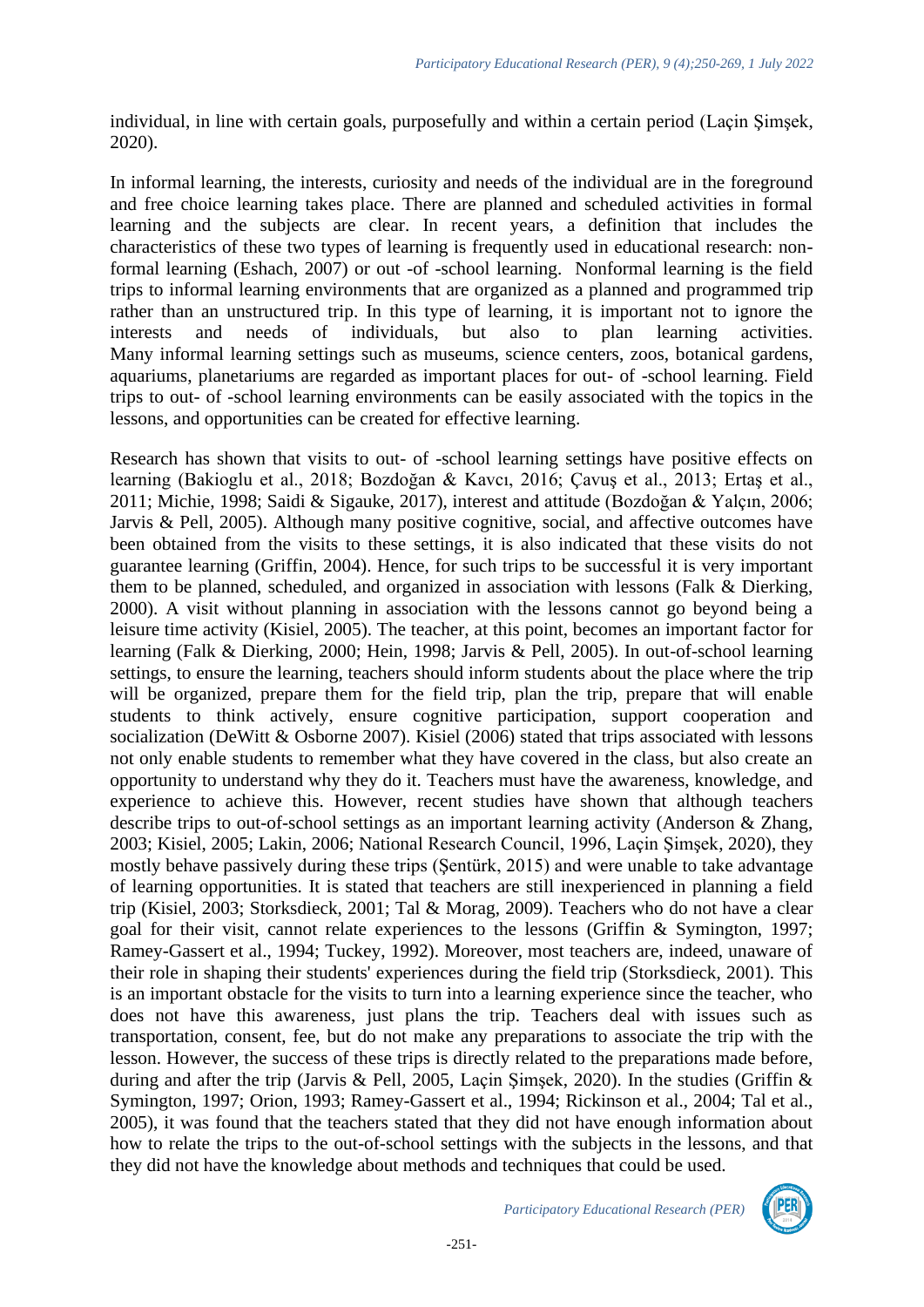In this study, it was aimed to give information to teachers about out-of-school learning through the example of a science center and to make practical implications. Thus, it was aimed to increase the awareness, knowledge, and experience of the teachers. Science centers are informal learning environments where hands on and minds on approaches are adopted, aiming to present science to their visitors in a fun and remarkable way. There are many exhibitions for science teachers to relate to the subjects in the lessons. In this regard, science centers have rich learning/teaching opportunities for science lessons (NRC, 2009).

It is important and necessary for teachers to learn about associating the trips with lessons, preparing activities for learning in out-of-school settings, and consider the issues in the preparation of activities. In the literature, there are studies investigating the thoughts and practices of teachers about out-of-school learning (Anderson et al., 2006; Kisiel, 2005; Michie, 1998; Rebar, 2012; Sarıoğlan & Küçüközer, 2017; Selanik-Ay & Erbasan, 2016; Şentürk, 2005; Tatar & Bağrıyanık, 2012), reveal the thoughts of teachers and teacher candidates who taken to different environments outside the school (Bozdoğan, 2008; Bozdoğan, 2012). However, there are limited practical studies on how activities should be done in these settings and what should be prepared for educational purposes before, during and after the trips (Carrier, 2009; Chin, 2004; Morentin & Guisasola, 2015a; Tal & Morag, 2009). In this study, which is a part of a project study, it was aimed to explore teachers' experience concerning out-of-school learning, to provide them with experiences and to develop their knowledge and awareness related to this issue. They were given some training on preparing activities, worksheets.

### *Aim of the study*

This research was conducted to determine the effects of the activities carried out in a project on teachers' awareness and knowledge about organizing trips to out-of-school settings. In order to determine the awareness and changes in teachers, the following sub-problems were presented:

### *Sub-problems*

- (1) What are the purposes of teachers to organize field trips for out- of -school learning?
- (2) What do teachers do (before-during-after) for field trips for out -of -school learning?
- (3) What kind of awareness did the teachers gain about out- of -school learning?

## **Method**

### *Research model*

In this study, instrumental case study design (Stake, 2005) was used. Instrumental case studies were carried out to understand or generalize a case. In other words, the case was examined and explained (Yin, 1994). In this study, an instrumental case study was used to determine the teachers' awareness and knowledge in organizing out-of-school trips. Then, it was aimed to increase their awareness and knowledge through the actions carried out during the project.

### *Studies conducted within the scope of the project*

As an out-of-school learning setting, this project was held in a science center. Seven faculty members from six different universities and five instructors from the science center

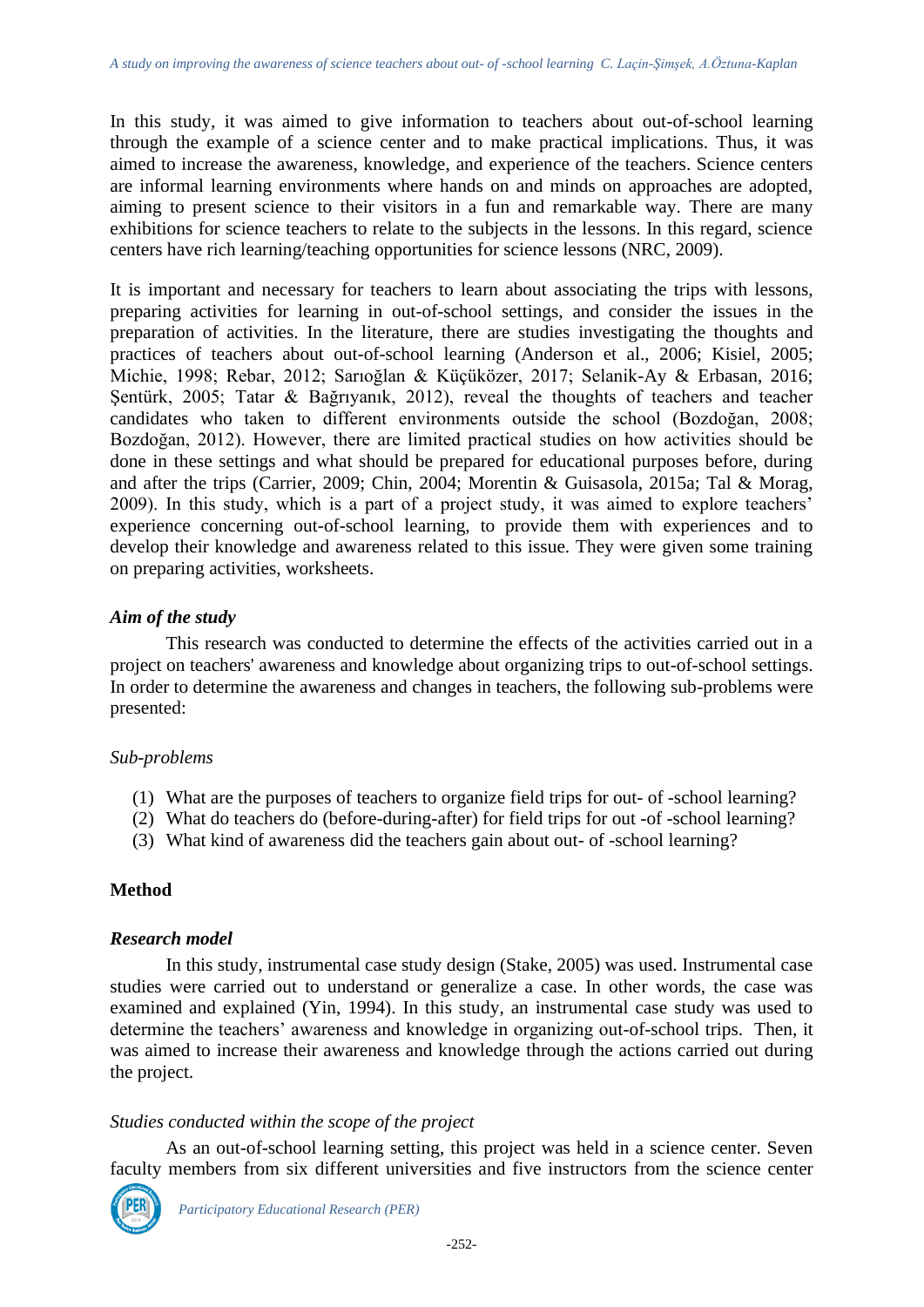took part in the project. In the science center, science teachers were given training on organizing qualified field trips to out-of-school settings, associate these trips with their lessons, and what they can do before, during and after the trips. The project lasted 7-days. The activities during these 7 days are as follows:

| Process   | Activity                                    | Content                                                          |
|-----------|---------------------------------------------|------------------------------------------------------------------|
| $1st$ day | Theoretical framework                       | What is out-of-school learning? What needs to be done for out-   |
|           |                                             | of-school learning?                                              |
|           |                                             | Procedural and educational preparations for out-of-school        |
|           |                                             | learning                                                         |
| $2nd$ day | Exploring the science center                | Visiting the science center                                      |
|           |                                             | Examining the exhibits                                           |
|           |                                             | Taking notes about exhibits                                      |
|           |                                             | (These activities were carried out freely in the first stage and |
|           |                                             | accompanied by a guide in the second stage.)                     |
| $3rd$ day | Information<br>educational<br><sub>on</sub> | Explaining and exemplifying the features of teaching materials   |
|           | out-of-school<br>preparations<br>for        | (observation form, worksheet) and educational games should       |
|           | learning                                    | have                                                             |
| $4th$ day | Preparation of observation form             | Associating science lesson achievements with exhibits            |
|           | and worksheet                               | Preparation of observation form and worksheet for selected       |
|           |                                             | acquisitions                                                     |
| $5th$ day | Designing educational game                  | Preparation of educational games for selected acquisition        |
| $6th$ day | Inter-group interaction                     | Each group examines the teaching materials prepared by the       |
|           |                                             | other groups and gives feedback by trying them in the science    |
|           |                                             | center.                                                          |
|           |                                             | Groups make adjustments in line with the feedback.               |
| $7th$ day | Presentations                               | Presenting the final versions of the observation form and        |
|           |                                             | worksheets and educational games organized in line with the      |
|           |                                             | feedback received.                                               |

|  |  | Table 1. The activities during the project |  |  |  |  |
|--|--|--------------------------------------------|--|--|--|--|
|--|--|--------------------------------------------|--|--|--|--|

During the trainings on the 4th and 5th days, information about the features of observation forms, worksheets and educational games were presented and criteria were created based on this information. Accordingly, the participants examined the prepared observation forms, worksheets, and games within the framework of the following criteria (Laçin Şimşek, 2019):

- (1) Activities should be short, clear, and interesting.
- (2) It should raise awareness among the students about the purpose of the trip.
- (3) It should direct students to mechanisms that are particularly desired to be noticed. For this, achievements should be taken into account.
- (4) There should be no questions/tasks that require the student to take long notes. The answers should be as short as possible.
- (5) The activities should enable them to discover the features, structure, working principle, scientific knowledge, and concepts of the exhibits.
- (6) Most importantly, all work should require direct interaction with the exhibit. In order for a student to be able to answer a question and fulfill a task, he or she must use the mechanism, and the answer must be explored by the results of the observations. Questions that he can answer in line with his own knowledge and that do not require interaction with the exhibit will not serve the purpose.

The participants examined the teaching materials prepared in line with these criteria. They tried the materials from the science center and tested how well they served the purpose. Thus, they both received feedback about their own preparations and gained experience by examining different examples.

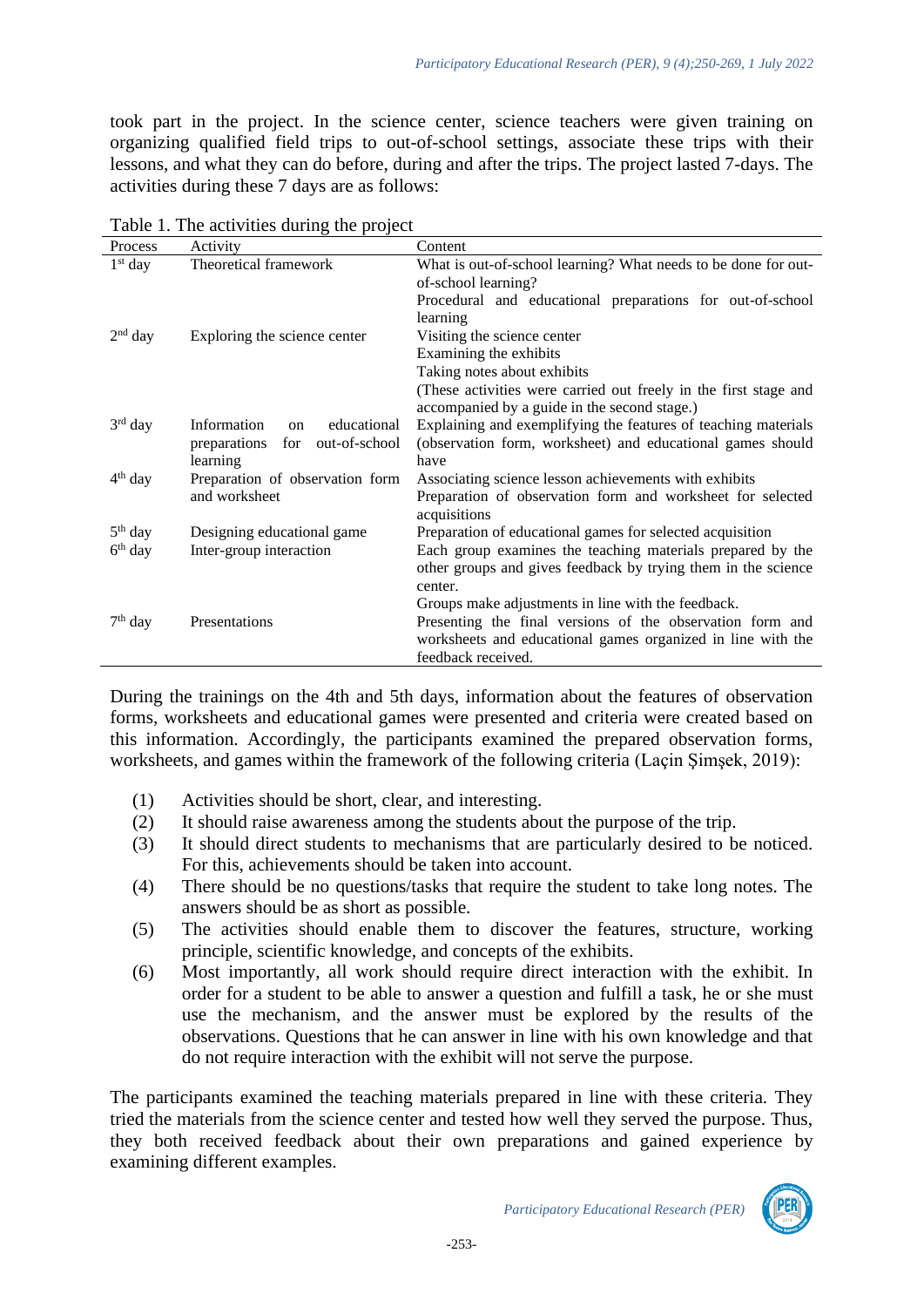## *Study group*

The research group consisted of 24 science teachers. All of the participants took part in the project voluntarily. They gave their consent for the collection of data and their use for scientific purposes. The demographic characteristics of the participants are given in Table 1.

| $\frac{1}{2}$ and $\frac{1}{2}$ belongs applied that action issues by the state $\frac{1}{2}$ |                   |    |
|-----------------------------------------------------------------------------------------------|-------------------|----|
| <b>Study Group</b>                                                                            | Variable          |    |
| Gender                                                                                        | Female            |    |
|                                                                                               | Male              |    |
| Seniority                                                                                     | $1-5$ years       |    |
|                                                                                               | $6-10$ years      | 13 |
|                                                                                               | 11 years and over |    |

**Table 2** *Demographic characteristics of the study group*

### *Data collection tools*

In the study, two separated forms consisting of open-ended questions were used before and after the project. Forms were filled in individually. Open-ended question form which was used in the pre-application included the following questions for participants:

- Purposes of organizing out-of-school trips,
- How do they prepare for out-of-school trips,
- What do they do before, during and after the trip,
- How do they feel about their competence to organize trips to out-of-school settings,
- Associating out-of-school trips with their lessons.

In the open-ended question form used in the last application, there were questions related to:

- Evaluating the completed work throughout the project,
- Associating out-of-school trips with their lessons,
- Awareness on how to make trips for out-of-school learning more efficient.

## *Data analysis*

Qualitative data were analyzed with content analysis. Open coding was done separately by the researchers, and the codings were collected under the common themes according to the meanings they express. Afterwards, the codes and themes were compared and discussed, and the data that were not compatible for these themes were re-examined. When it was agreed on the codings after comparing them for the second time, the findings were finalized.

## *Validity and reliability studies*

Various measures have been taken to ensure the validity and reliability of the data obtained through qualitative means. These are:

- Questions that would support each other were included in open-ended questionnaires and these questions were evaluated together.
- Firstly, the data were evaluated separately by the researchers and the codings were compared. Then, a second evaluation was made to ensure compliance between the codes. Finally, a consensus was reached by re-discussing the coding.

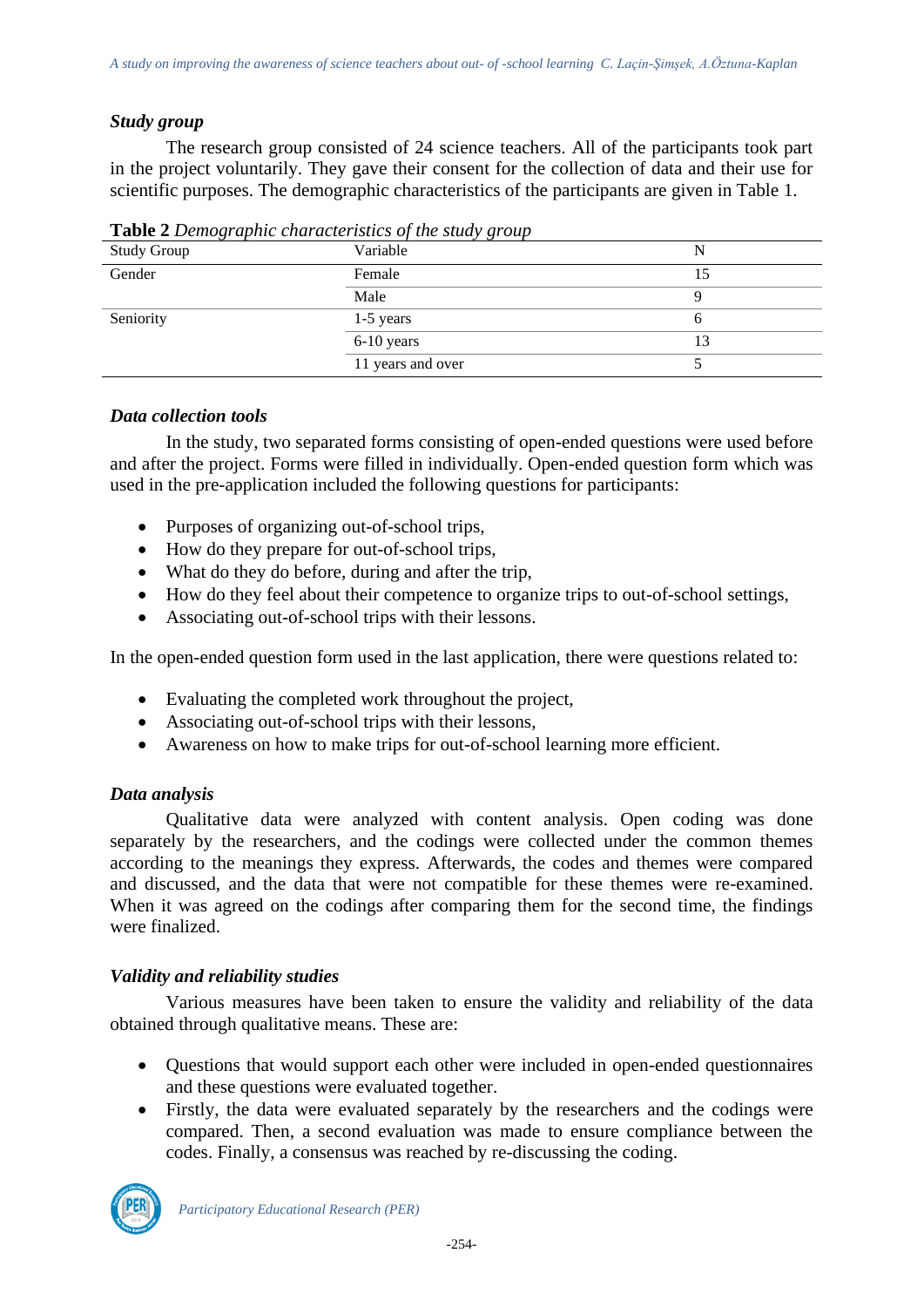• The teachers' statements were taken directly and presented. Quotations were not corrected or changed, and the statements were reflected with all spelling mistakes. While giving the statements, the names of the participants were kept confidential, and nicknames were created in a way that the sequence number, gender, seniority variables were brought together. For example, 1F1 represents the first female and the participant with 1-5 years of experience and 18M3 represents the 18th male and the participant with more than 11-years of experience.

## **Findings**

## *1. Teachers' purposes for organizing trips*

In order to determine the participant teachers' awareness regarding organising out-ofschool trips, it is necessary to determine their current thoughts and practices. For this, the teachers' purposes were asked for organizing trips. While 20 teachers stated that they organized a trip at least once, 4 stated that they did not organize a trip. The teachers who organized the trip were asked about the places where they organized the trip and the purpose of organizing these trips. It was determined that 21 of the trips were to museums (10 science centers, 3 archeology, 3 zoos, 2 botanical gardens, 2 natural history, 1 aquarium), 9 were to institutions and 7 were to science festivals and. 13 teachers also stated that they organized trips in the form of school activities targeting cultural and social development. Teachers' purposes in organizing trips to out-of-school settings are summarized in Table 3.

| Theme             | Code                                              | Frequency | Total<br>frequency |  |
|-------------------|---------------------------------------------------|-----------|--------------------|--|
|                   | Associating with lessons                          | 5         |                    |  |
| Learning/         | <b>Effective learning</b>                         |           |                    |  |
| Teaching          | Gaining skills                                    | 4         | 17                 |  |
|                   | Gaining experience                                | 2         |                    |  |
|                   | Associating with daily life                       |           |                    |  |
|                   | <b>Information/Awareness</b>                      | 11        |                    |  |
| Raising awareness | Recognition of historical/cultural/natural places | 5         | 16                 |  |
|                   | Increasing interest                               | 3         |                    |  |
| Affective         | Gaining value                                     | 3         | 10                 |  |
| acquisition       | Motivation                                        | 3         |                    |  |
|                   | Socializing                                       |           |                    |  |

**Table 3.** Teachers' purposes *to organize trips to out-of-school settings*

As seen in Table 3, teachers organized trips for the purpose of learning/teaching, raising awareness and providing affective gains. Some example statements of teachers about the places where they organized trips and the purposes of organizing trips are presented below:

22F2, who stated that she made a trip to the science center in order to associate it with the lessons and to increase the interest in science, expressed that she organized trips "*in order to observe the experiments we could not show at the school setting and to attract the students' interest in science lesson*".

7F2 stated her reasons, indicating that she organized trips for effective learning, as "*Providing teaching through different ways, making science teaching permanent, learning by doing and experiencing, ensuring the understanding of the gains*".

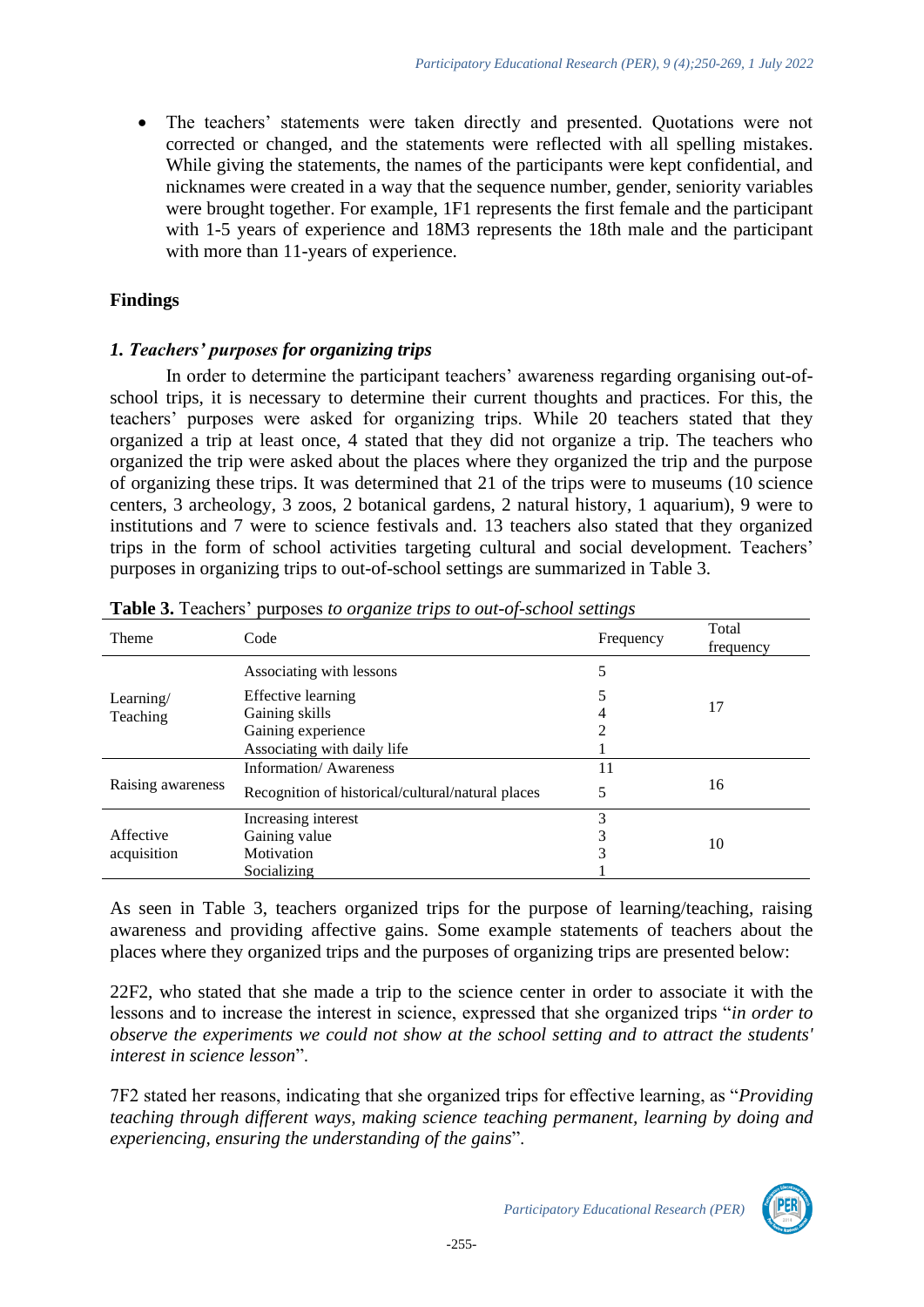5F2 said that she organized a trip to Atatürk's House and Nursing Home as an institution visit, "*We organized it to ensure that children spend time with the elderly, to develop the feelings of helping others and solidarity and to make the children feel the sense of national unity*."

Stating that she organized trips to institutions and schools to obtain information, 9F1 expressed "*to get information about the institution and to observe the working areas of some professional groups that students might consider in the future*".

11F2 stated that she organized a trip to the zoo for informing related the theme of raising awareness and stated that "*to enable students to get to know the animal groups better*". 12F2 also stated that they visited the university for information/awareness raising, "*We organized a university orientation trip to guide students in choosing a profession*" can be given as an example of this theme. 1F1, who stated that she organized a trip with his social studies teacher, said "*We aimed to get to know the surrounding environment and to visit historical and cultural places*".

12F2, who stated that they organized a picnic for motivation under the affective gaining theme, clearly said that she aimed to motivate the students during the trip in her statement "*We tried to make students relieve stress by organizing motivational picnics before the exam*."

### *2. Practices (before-during-after) of teachers on trips to out-of-school settings*

The teachers were asked about the type of preparations they made for their trips, how they guided during the trip and what they did after the trip. The findings are presented in the Tables:

| Theme                                                  | Code                                                                                                                                                                                                                                               | Frequency                   | Total<br>frequency |
|--------------------------------------------------------|----------------------------------------------------------------------------------------------------------------------------------------------------------------------------------------------------------------------------------------------------|-----------------------------|--------------------|
| Preparations<br>the<br>for<br>organization of the trip | Obtaining permits<br>Planning the transportation<br>Preparation of the trip plan<br>Information about the trip<br>Making an appointment<br>Planning the nutrition<br>Getting guide support<br>Assigning task to students<br>Visiting the trip area | 16<br>9<br>6<br>4<br>3      | 55                 |
| Learning activity                                      | questions/identifying<br>Setting<br>learning outcomes<br>Assignment for observation                                                                                                                                                                | associated<br>$\mathcal{D}$ | 3                  |

**Table 4** *The preparations made by the teachers before their visits to the out-of-school settings*

As seen in Table 4, all the teachers stated that they made preparations before the trip. Only three of them stated that they have prepared for learning activities.

**Table 5** *Teachers' practices during out-of-school trips*

| Theme           | Code                                               | Frequency | Total     |
|-----------------|----------------------------------------------------|-----------|-----------|
|                 |                                                    |           | frequency |
| Arranging visit | Following / Securing / Disciplining Students       | 10        |           |
|                 |                                                    |           |           |
|                 | Describing the travel program /reminding the rules |           |           |
|                 | Creating trip groups                               |           |           |

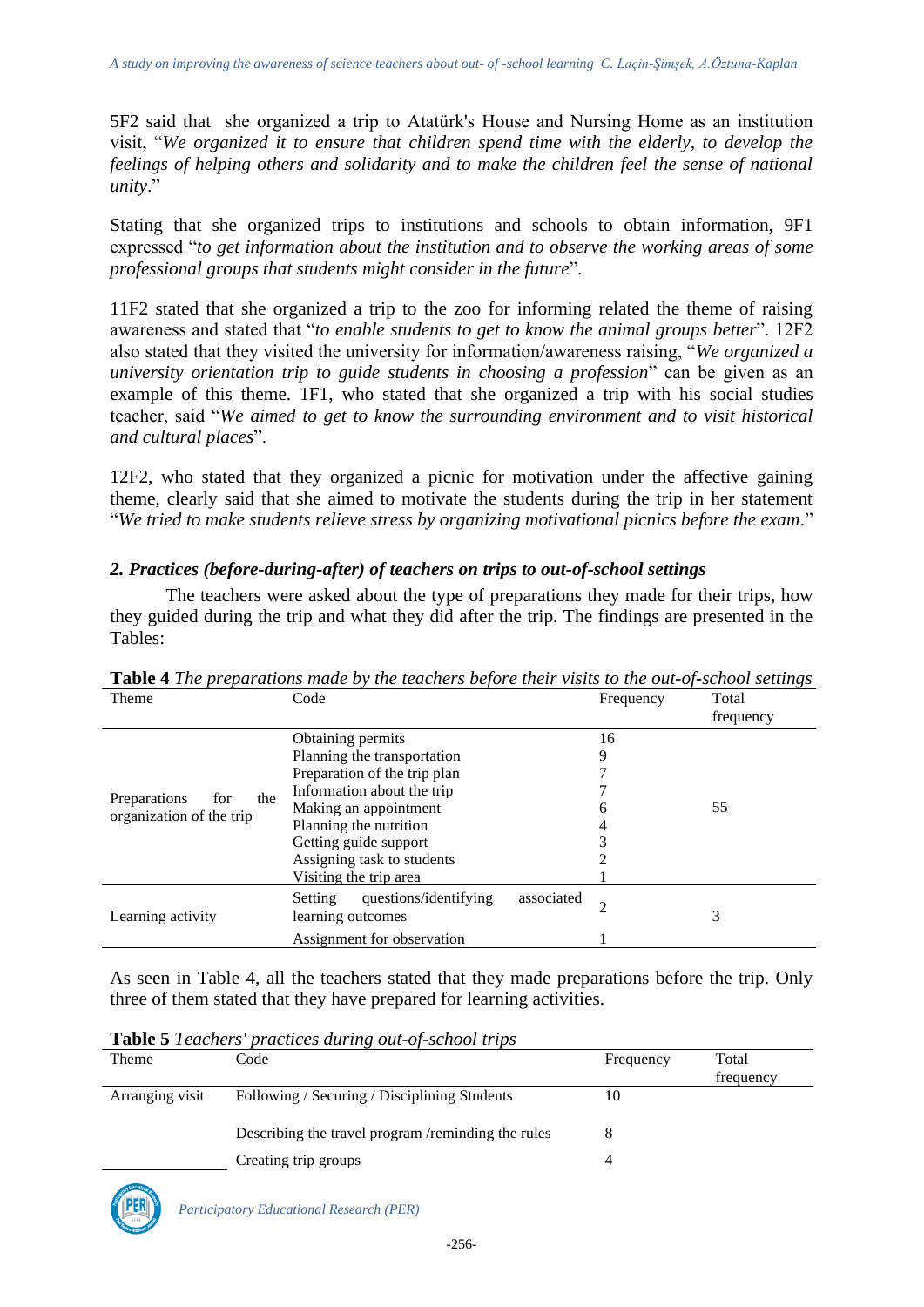|            | Taking photos                         |    |  |
|------------|---------------------------------------|----|--|
|            | Motivating                            |    |  |
| Learning/  | Getting information from the guide    |    |  |
| teaching   | Answering questions                   |    |  |
| activities | Associating with lessons              | 23 |  |
|            | Asking questions                      |    |  |
|            | Encouraging students to ask questions |    |  |
|            | Guiding exploration                   |    |  |
|            | Using digital applications            |    |  |

As seen in Table 5, teachers provided two different types of guidance during the trips, namely, arranging the visit and conducting education/training activities.

|             | <b>Lable 6</b> Leathers practices after their visits to out-of-school settings |           |           |
|-------------|--------------------------------------------------------------------------------|-----------|-----------|
| Theme       | Code                                                                           | Frequency | Total     |
|             |                                                                                |           | frequency |
|             | Asking feelings and thoughts                                                   | 12        |           |
|             | Oral evaluation / asking questions                                             |           | 29        |
| Spontaneous | Showing/evaluate photos taken                                                  |           |           |
|             | Reading notes taken on the trip                                                |           |           |
|             | Preparing a notice board                                                       |           |           |
|             | Filling out the observation form /questionnaire                                |           |           |
| Planned     | Subject repetition after the trip                                              |           |           |
|             | Writing diary                                                                  |           |           |

**Table 6** *Teachers' practices after their visits to out-of-school settings*

Three of the 20 teachers who organized the trip stated that they did not make an evaluation after the trip, while others stated that they made an evaluation. However, it was observed that these evaluations were mostly spontaneous and general. The number of teachers practicing in a planned way was not at the expected level. When the teachers were asked whether they associate their lessons with the field trips, 6 stated that they did not make a planned association. Table 6 shows the associations made with the lessons.

| Theme                   | Code                                                        | Frequency      | Total     |
|-------------------------|-------------------------------------------------------------|----------------|-----------|
|                         |                                                             |                | frequency |
|                         | Asking questions about the course subjects                  | 4              |           |
| Spontaneous association | after the observations                                      |                |           |
| during the trip         | Momentary association                                       |                | 6         |
|                         | Taking notes                                                |                |           |
|                         | Include the relevant subject in the annual plan             | 2              |           |
| Synchronize with topics | Visiting after lesson subjects                              | $\overline{c}$ |           |
|                         | Making associations after the trip                          |                | 6         |
|                         | Organizing a trip to places related to learning<br>outcomes |                |           |
|                         | Asking / associating questions about learning               | $\overline{c}$ |           |
| Planned association     | outcomes                                                    |                | 3         |
|                         | Explaining the subject through exhibitions                  |                |           |

**Table 7** *Associating the trips to out-of-school learning settings with the lessons*

It was found that during the trips teachers associated the trip and the lesson spontaneously, and some organized trips determining the possible informal settings related to the subjects at the beginning of the term. It was determined that planned associations were very rare. It was determined that only one teacher gave information and asked for assignments about what the students would do during the trip and also made associations with the subjects during and after the trip. The practice of the teacher is as follows:

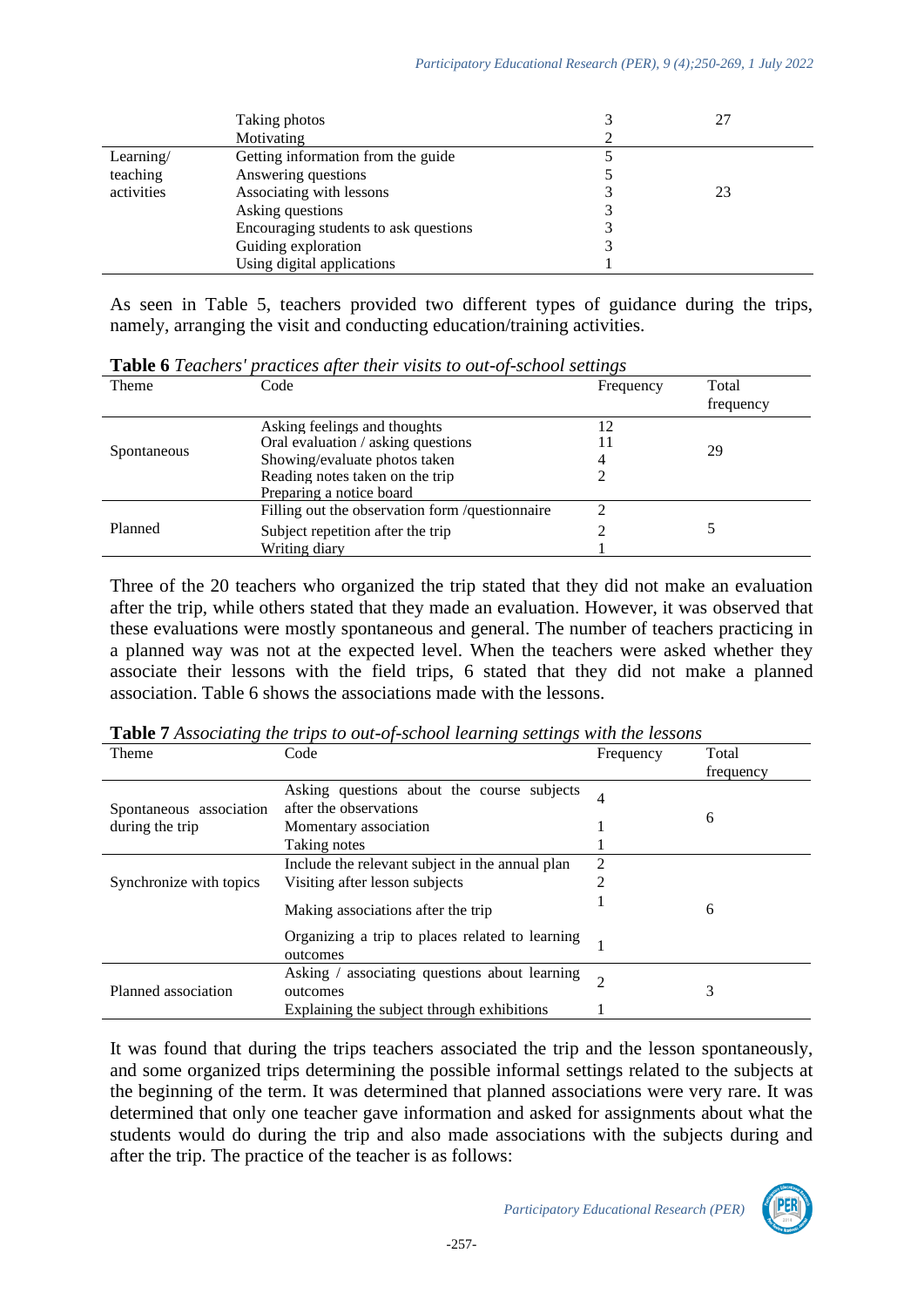Before the trip, 14M1 stated that "*I asked them to write down the simple machines they observed, take pictures and share them in our Facebook group*", and "*I directed the students to the experimental setups within the scope of our subjects. I answered their questions.*" After the trip, he said "*We made a short evaluation and associated the trip with the topics in our lesson.*" Regarding the associations he made with the lessons, he reported that "*There were big pieces of DNA model. We repeated which bases will match with each other. We calculated the mechanical advantage while pulling them up in the seating setup made of pulleys*."

Stating that 16F1 associated the trip with the lessons by synchronizing and organized the trips after covering the topics, she said, "*I planned some of the trips by stating that I would organize some of the trips in the annual course plans that we prepared before the term started, and by associating them with the lesson subjects. For example, we went on a trip to the dialysis center while my 7th grade students were learning the subject of excretory system health and I provided the opportunity for my students to listen to the subject from a nurse and a doctor*." This teacher made preparations before the trip. She explained what she did regarding learning activities during the trip as follows: "*During the trips, the staff gave the necessary information and made explanations to the students. I made occasional explanations when necessary, so that the students could associate with our lesson. I answered the questions that the students specifically asked me. During the trips, I mostly guided the travel organization and managed the security issues*." She stated that they spontaneously made verbal evaluations after the trip: "*We made a general evaluation of the trip with students. I questioned their understanding and thoughts about the trip asking what they have learned and what they have liked.*"

Regarding synchronizing the subjects, 10F1 said "*I added it to the annual course plan. I have inferred the gains on the subject. I prepared a form consisting of open-ended questions regarding these gains. I gave information to the students about the place we were going to visit*". While she stated that she had obtained the necessary permissions and informed the students before the trip, she reported that "*I asked questions about the process, I used the applications available on the phone*." during the trip and she stated that she used the "*question and answer technique*" after the trip.

Stating that she was making preparations for the organizing, 12F2 said, "We already had a guide during the trip. We have only made an effort to ensure that the students do not disperse and get lost. and stated that they made a general evaluation after the trip.

3M2, who stated that he did not plan the trips in a way to associate it with his lesson, but only made preparations for the organizing, reported that they did not make any evaluation after the trip and stated that "*I helped them discover the places we visited by relating them one by one to the subjects in lessons*."

20M2, who stated that he was making preparations before the trip, reported what he did during the trip as "*guiding through the purpose by asking questions, acting within the framework of the purpose by guiding via the small notes about gaining, paying attention When the students are distracted preventing noise and chaos, firing them up to make it enjoyable, and making instant interventions by producing alternative solutions"*. After the trip, he added that "*filling the rubric scale via the questionnaire method, asking them write about their feelings and thoughts on blank paper*". However, the questionnaire or rubric was not mentioned in the preparation phase. Therefore, the kind of survey conducted was unclear. He stated that he made his trips after the subjects were taught *during the lesson.*



*Participatory Educational Research (PER)*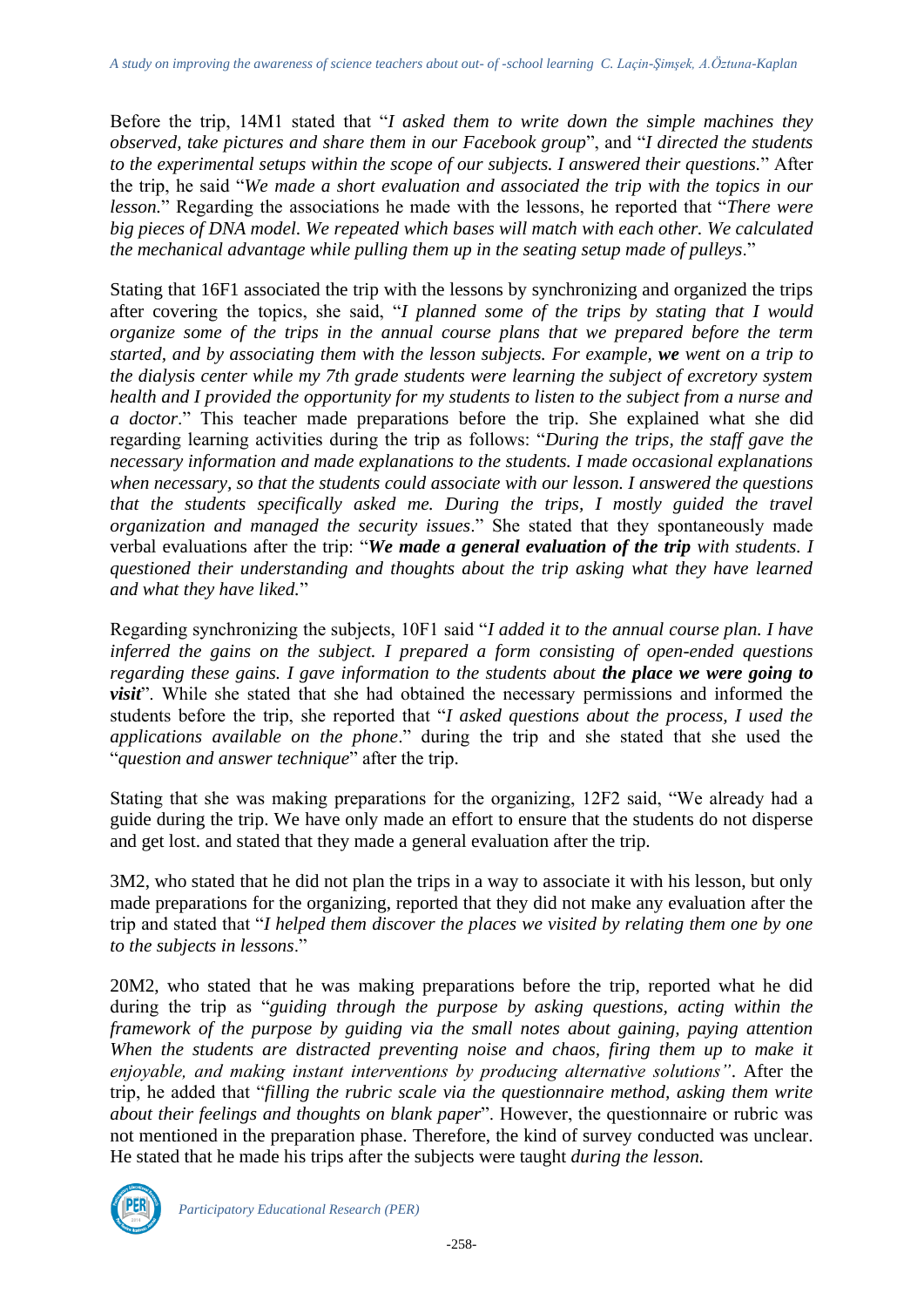The teachers were asked whether the trips to out-of-school settings should be associated with the lessons. While 21 teachers stated that it is necessary to be associated, one teacher said that it depends on the purpose of the trip, and one teacher mentioned that it was not necessary to associate every trip with the lessons. Regarding the association, 3M2 said that "*When the students see concrete things, they pay more attention, and it attracts their attention*." 7F2 reported that "*It is absolutely necessary. Otherwise, it turns into an environment where students can run, fight with their friends, and indulge easily, and there will be definitely stray*."

9F1 stated that "*It is absolutely necessary. I think that if it is not meaningful for students, it will not go beyond the expression of "let's go back as soon as it finishes". At least for me, that's still how I remember my school trip.*"

## *3. The effect of the project on teachers' awareness about out-of-school learning*

Participants were asked about the contributions of the project. Findings related to these questions are presented under two headings as teachers' competence and awareness about organizing trips to out-of-school learning settings.

## *3.1. Findings about teachers' competence*

At the beginning of the project, the opinions of teachers about organizing trips to outof-school settings were examined, 13 teachers reported that they feel themselves competent, 3 reported that they feel themselves partly competent, and 6 felt themselves inadequate. Teachers who see themselves as competent in this regard have described their competencies at different levels. For example, while 18M3 stated that "*I think I have the necessary competence*.", 1F1 expressed her competency more assertively as "*I naturally trust myself in terms of science lesson.*" On the other hand, some teachers [23F3] attributed being competent to some other factors as "*I can associate the trip with lessons when I have the necessary knowledge and sufficient experience*." 16F1, one of the teachers who thought they were inadequate said that "*I do not think I am competent in this regard. I could not guide the students very well during the trip I organized*.". This statement can be given as an example of this code and 16F1 also stated that she personally experienced this incompetency during the trip. In the continuation of her statement, she criticised herself as "*I could not perform the association and guidance well because I had not been there and had not visited the exhibition areas before*."

After the project, teachers stated that they felt much more competent in organizing trips for out-of-school learning. The codings of teachers' competence and in which aspects they feel themselves competent are presented in Table 7.

|                      | <b>Those</b> of Federal operations on their confuctive doom organizary trips after the project |                |                 |
|----------------------|------------------------------------------------------------------------------------------------|----------------|-----------------|
| Theme                | Code                                                                                           | Frequency      | Total frequency |
| Thoughts about their | More competent/equipped/comfortable/better                                                     | 1 <sub>O</sub> |                 |
| competencies         | Conscious                                                                                      |                | 23              |
|                      | Willing                                                                                        |                |                 |
| Situations they feel | Planning                                                                                       |                |                 |

**Table 8** *Teachers' opinions on their confidence about organizing trips after the project*

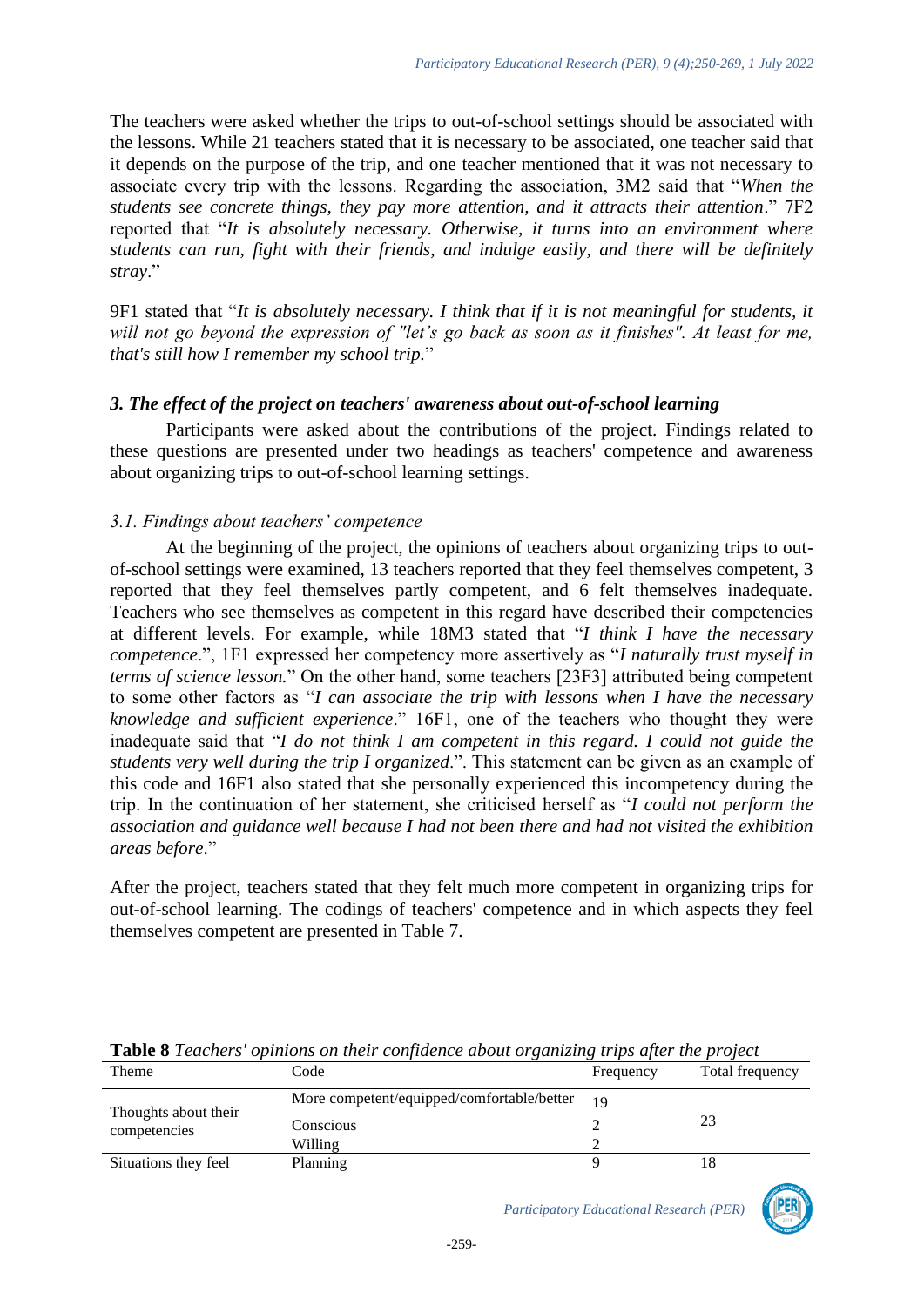| sufficient | Noticing how to relate to the lesson |  |
|------------|--------------------------------------|--|
|            | Gain experience                      |  |
|            | Design an activity                   |  |

When Table 8 is analyzed, it is seen that 19 teachers felt more competent / equipped / comfortable / better about organizing trips, 2 felt more conscious, and 2 felt more willing. 9 teachers, who expressed their feelings in this way, stated that their competence in planning has been improved, 6 stated that their competence in associating the trip with the lesson has been improved, 2 stated that they gained experience, and one teacher stated that their competence in designing activities has been improved. 20M2 reported that he felt partly competent before the application and clearly demonstrated his development excitedly: "*I can say that I had no feelings about this before. Because I always used to take students to trips, explain like a tour guide in the places we went and gave the children extra time and come back. I feel excited to realize that trips do not help students much because they are carried out like touristic visits. I am not an expert on this subject, and I feel like I can be more dynamic and active towards the subject, as it is a spark to become an expert*."

The statement of 1F1, who now feels more competent, sets an example for 'planning and designing activities theme' as follows:

"*Much more competent. First of all, I learned more effectively how to examine the trip environment and how to make a plan. Also, I think I learned that I can design games and plays for the purpose of students' orientation*"

Statement of 17F3, who expressed she feels more comfortable in planning and in associating with the lessons, is an effective example for teachers who show improvement as "*It became easier for me to associate any trip with the lesson acquisitions. I learned how to plan my steps. Thanks to this project."* 

### *3.2. Findings about teachers' awareness about out-of- school learning*

It was determined, from the analysis of teachers' discourses at the end of the project, that teachers developed awareness on issues regarding organizing trips to out-of-school learning:

| Codings                                                             | Frequency |
|---------------------------------------------------------------------|-----------|
| Understanding how to plan the field trip                            | 20        |
| Understanding how to prepare activity forms and their importance    |           |
|                                                                     |           |
| Understanding the differences between field trip and informal visit | h         |
|                                                                     |           |
| Understanding how to guide during trips                             |           |
| Gaining self-confidence                                             |           |

Tablo 9. Teachers' awareness about out school learning after the project

One of the most important issues that creates awareness is 'how to plan the field trip'. The majority of participants reported that they understood to what to pay attention while planning, and how to plan. One of them, 1F1 expressed her improved awareness through the project as "*It provided me an insight about the worksheets and observation forms before the trip and guiding students to the purpose with activities during or after the trip. Most importantly, I realized that we can direct them through games instead of explaining how they should observe the mechanisms for learning purposes."*

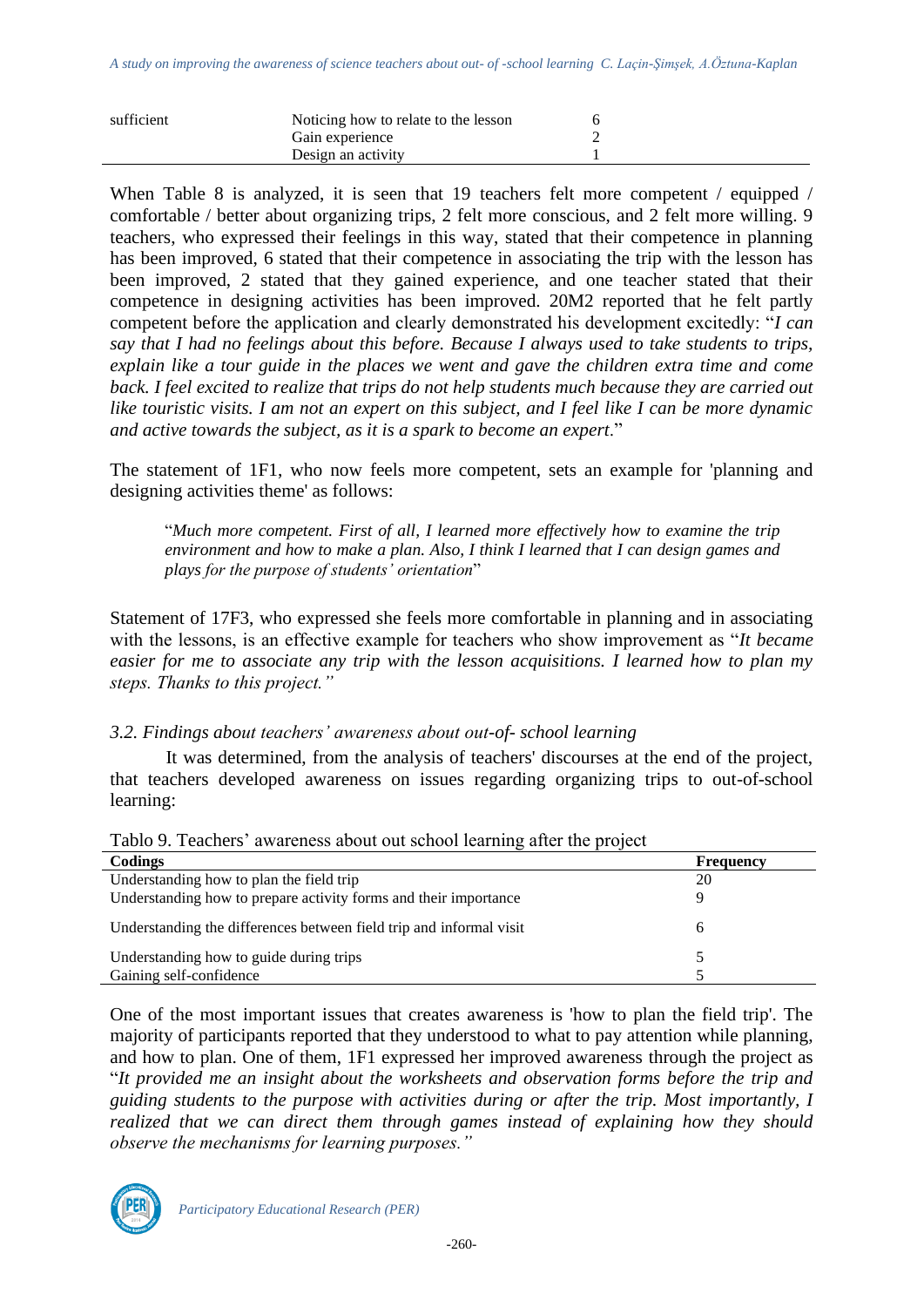10F1 mentioned the importance of planning the trip in her statement as "*The activities we did, the forms we filled out and the games we prepared during the process gave enough insight on this issue."* She also emphasized the activity forms in her statement. Referring to her awareness of planning, 21F2 explains how this awareness makes her excited:

"Absolutely. If I had planned such a trip before attending this training, I think it would have been completely superficial. But here we got a very good training about what to do before, after and during the trip. I can't wait to take my students to the science center."

'Understanding how to prepare activity forms and its importance' was the second issue that raised awareness. Regarding the awareness of nine teachers about the importance of the activity forms, 22F2 said that "…I learned how to use the science center in accordance with its purpose and how to prepare an observation form, worksheet and game. I did not think that the science center could be visited with the purpose of a specific achievement… when we went to center, we visited all the mechanisms. Now I am planning to visit only specific sections." Similarly, 17F3's statement as "...The detailed trips we made, the worksheets we created, the observation forms provided me with an idea of how I should use the mechanisms. As a result of the activities, I have done here, I think I can make all the trips related to my field more efficient, not only the trips to the science center,." emphasized the importance of the forms to be used during the trip and she stated that she could make future trips more efficient.

It is thought that one of the most important outcomes of the project is understanding the differences between a field trip and an informal visit. The statement of 2M2, one of the teachers who made explanations on this matter, is given as an example below:

"Before participating in the project, I thought the science center **is a place only for** only excursion purposes. But at the end of the project, I learned that this is a place where a lesson or unit can be taught, applied, and measured very easily."

In the statement of 2M2, the point of view regarding the trips he organized to out-of-school learning settings before the project is clearly seen. He stated that he gained knowledge of how to carry out a field trip thanks to the project.

Another issue that raised awareness and was mentioned by five teachers was understanding how to guide students during the trips. 9F1 said, "...I never thought that I could plan any trip that much. This situation changed my perspective enormously. I realized that while focusing more on the control of the students during their trips, we can actually have a good command of their learning.". It clearly shows the awareness of how to guide a field trip. Five teachers stated that they feel more self-confident at the end of the project. For example, the statement of 3M2 "All the work is motivating, encouraging. Sometimes you lie fallow in the profession. Thanks to such studies, we can feel self-confident again." emphasized that the work carried out during the project enabled him to gain self-confidence by motivating him.

## **Discussion**

Although out-of-school trips have always been an activity in the education system, it has become necessary and important to make these trips in a planned, scheduled, and associated way (Laçin Şimşek, 2020; MoNE, 2018; Şen, 2019). In this study, it was found that the majority of the participants (20 teachers) organized out of school trips. Teachers

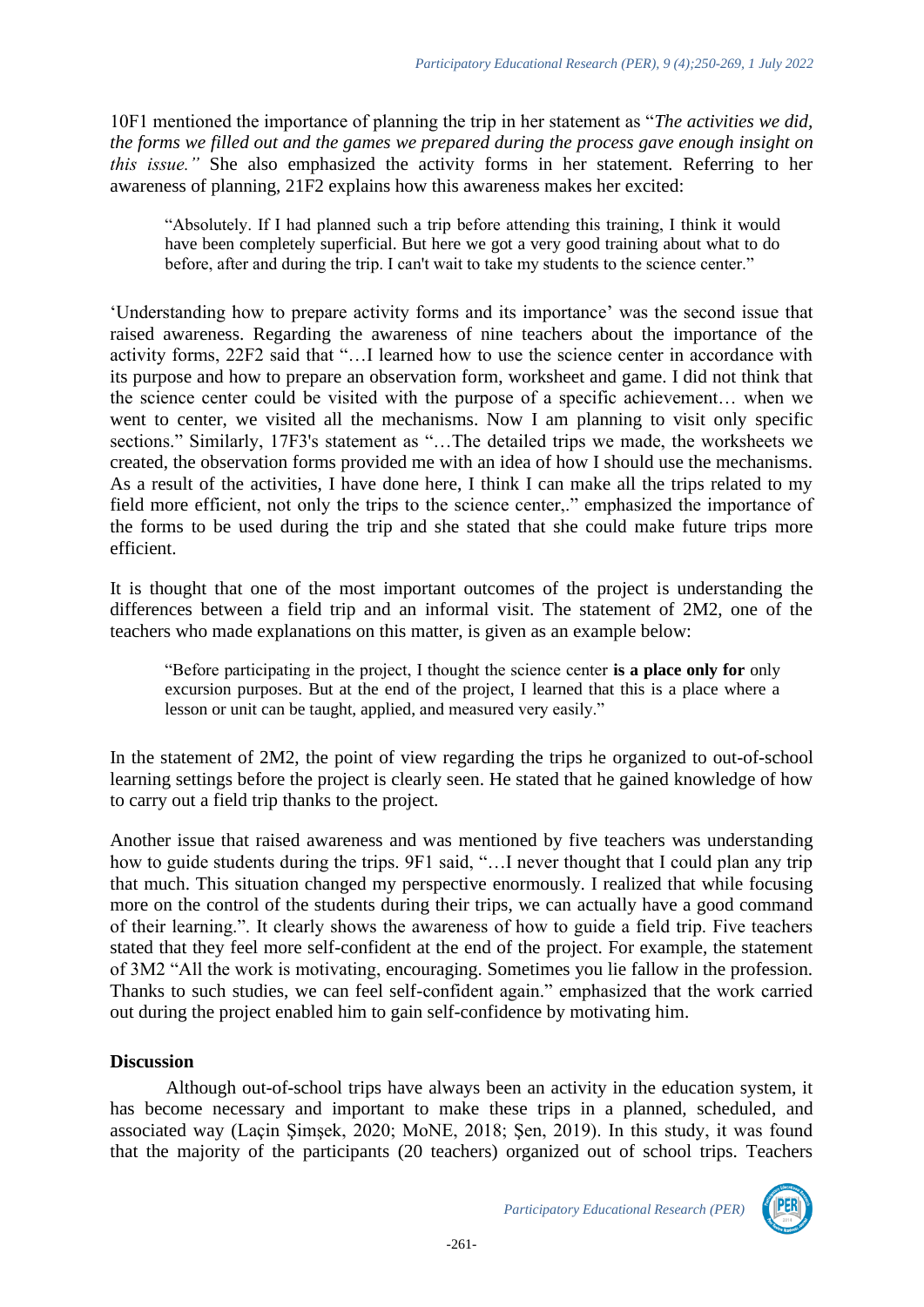mostly organized museum and cultural visits. Providing learning/teaching, raising awareness, and acquiring affective gaining are among the aims of the participants (sub problem 1) to organize trips to out-of-school settings. Studies investigating teachers' purposes for organizing trips, similarly, determined that trips were organized for enrichment. In this study, similar to the studies in the literature (Anderson et al., 2006; Kisiel, 2005; Storksdieck, 2001; Tal & Steiner, 2006), teachers stated aims including providing effective learning, attracting students' attention, making the subjects more understandable, providing a different learning experience, associating with daily life, providing affective gains, creating social experience opportunities, increasing motivation and guiding the choice of profession. It was interesting to find that the teachers almost never mentioned organizing trips to out-of-school settings for the purpose of entertainment. However, in many studies (Cox-Petersen & Pfaffinger, 1998; Griffin, 1994; Griffin, 2004; Griffin & Symington, 1997; Hein, 1998; Kisiel, 2005; Kisiel, 2003; Kubota & Olstad, 1991; Michie, 1998; Olson et al., 2001; Şentürk, 2005) in the literature, entertainment is often mentioned among the purposes of the trips.

School trips, must be planned, scheduled, and organized within the framework of certain goals to be a learning activity. Related to this, in the second sub-problem of the research, the participants were asked about the preparations they made for the trips. It was observed that most of the teachers who participated in the study did not report any lesson-related planning for the field trip, their preparations before the trip were limited to the preparations, they were interested in consent, transportation, and nutrition, and they only gave students information about the place. It was determined that only three teachers made preparations before the trip. It was seen that two of these teachers determined the achievements related to lesson and the place where the trip will be held, and only one teacher made a preparation by informing the students about the course and notifying the expectations from the students. It is possible to say that the pre-trip preparations of the teachers for field trips are limited to taking care of official tasks. In several studies (Bozdoğan, 2012; Cox-Petersen et al., 2003; Morag & Tal, 2012; Morentin & Guisasola, 2015b; Orion & Hofstein, 1994; Smith-Sebasto & Smith, 1997; Şentürk, 2015), it has been found that the preparations prior to the trip are limited to organizing the trip and giving information to the students about the destination and purpose of the trip.

There are two main factors that determine the effectiveness of a field trip, one is the quality of the field trip, and the other is the novelty space (Orion & Hofstein, 1994). The quality of the trip is determined by the nature of the trip, the methods and techniques used, learning materials and concrete interactions with the environment. The novelty space is a situation that the visited area is new for students (Falk & Dierking, 2000) and can be solved by introducing the visited area, providing information about the content, environment and process that will be encountered during the visit and it must be done prior to the trip. Preparations and practices regarding these two factors directly affect the quality of the trip. However, it has been determined in many studies (Griffin & Symington, 1997; Orion, 1993; Ramey-Gassert et al., 1994; Rickinson et al., 2004; Tal et al., 2005) that teachers neglect the preparations for the trip. Yet, such preparations are so crucial. Orion and Hofstein (1994) determined in their geology field trip study that there were more positive developments in the knowledge and attitudes of the groups which were prepared for the trip, and similarly Gennaro (1981) found that the educational preparations prior to the trip increased the success of the students. It has been determined that giving information about the place to be visited increases learning (Anderson & Lucas, 1997; DeWitt & Osborne, 2007; Kubota & Olstad, 1999). However, in this study, it can be seen that teachers were not very effective both in educational preparations and in preparing their students for the destination or they were not even aware of educational



*Participatory Educational Research (PER)*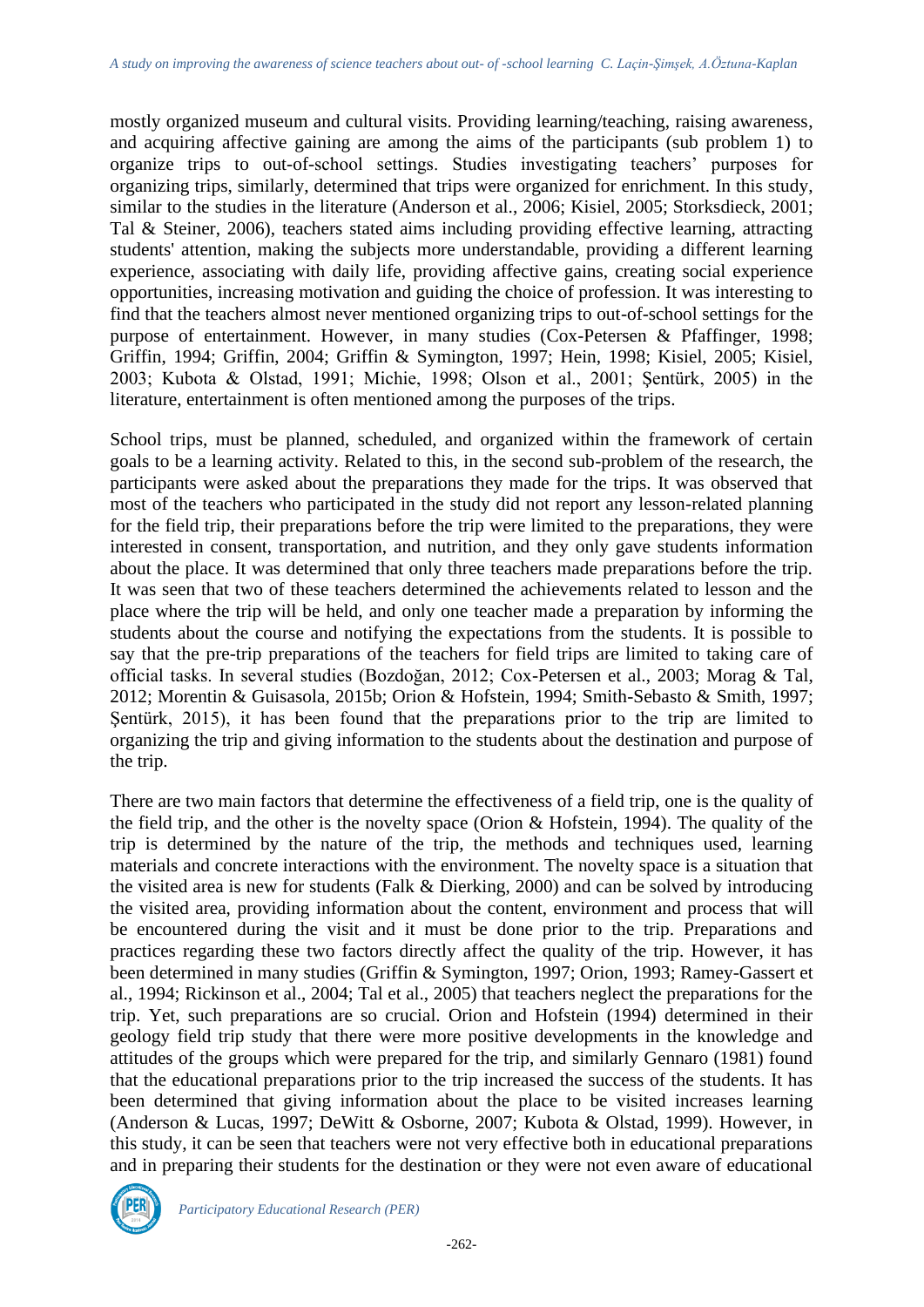preparations. It was determined that the teachers were content with giving general information about the destination. In his study, Şentürk (2015) determined that teachers were content with giving information about technical issues rather than students' cognitive, affective, social, and psychomotor gaining. In this study, only one teacher stated that she visited the destination prior to the trip. However, being familiar with the destination, knowing the environment, knowing the activities are other important factors in terms of the quality of the trip. The teachers were making more effort to maintain the order during the visit. Instructional practices were in the form of getting information from the guide, asking questions, answering questions, and helping students' discoveries. However, it is difficult to say that these were preplanned and scheduled. When the teachers were asked how they relate the trips to the lessons, expressions supporting this situation were highlighted in their answers.

Examining the answers of the teachers who said that they made associations with the lessons, it was seen that most of the teachers made associations spontaneously during the trip. In addition, the teachers stated that they associate the trips and the subjects they covered by keeping the time periods between the trip and lesson close. However, it is known that the guidance provided by teachers during these trips is very important for students (Cox-Peterson & Pfaffinger, 1998). Unfortunately, teachers consider it sufficient to be in a different setting and do not care about how the interaction occurs (Kisel, 2005). None of the teachers participating in the project mentioned that they prepared a worksheet to use during the trip. Only two said that they wanted students to take notes or ask questions. No statement was found about worksheet that were structured and prompted to make observations. However, it is emphasized in many studies that it is necessary to prepare activity forms related to the subjects for the trips to be efficient, and these forms are important to guide students to observe in line with the purposes (Griffin, 1994, 2004; Kisiel, 2003; Laçin Şimşek, 2020). Worksheets are important tools for directing students' attention and observations and providing concrete interactions with the environment (Price & Hein, 1991; Laçin Şimşek 2019) and increase the quality of the trip.

Kisiel (2006) classified teachers' practices in informal settings under five headings: structured participation (such as tours or worksheets), unstructured participation (such as teacher facilitating participation), activity documentation, and supervision. In this study, it was determined that teachers mostly focused on supervision (forming groups, ensuring compliance with the rules, ensuring safety, etc.) and tried to ensure participation (asking questions, encouraging questions, directing students to listen the guide, indicating the point to be observed). It has been determined that activities for document creation such as photographing or video recording were also carried out, however, only one stated that he gave this task to the students for a specific purpose before the trip and used it to relate with the subjects after the trip.

Similarly, after the trip, it was reported by teachers that they made spontaneous and instant evaluations, asked questions about the trip. In the study conducted by Şentürk (2015), teachers reported that getting feedback from students about the trip was more important than providing an association with the lesson or sharing the experiences of students. Similarly, in this study, it was found that teachers make evaluations about the trip rather than make an assessment about the subjects related to the lesson. Only two teachers stated that they wanted students to keep diaries after the trip. Griffin & Symington (1997) stated that in their study the most frequently expressed activities were discussion using diary or writing stories. In the practices before and during the trip, it does not seem surprising to make a spontaneous evaluation after the trip, as there is no planned association with the lessons. It is possible to

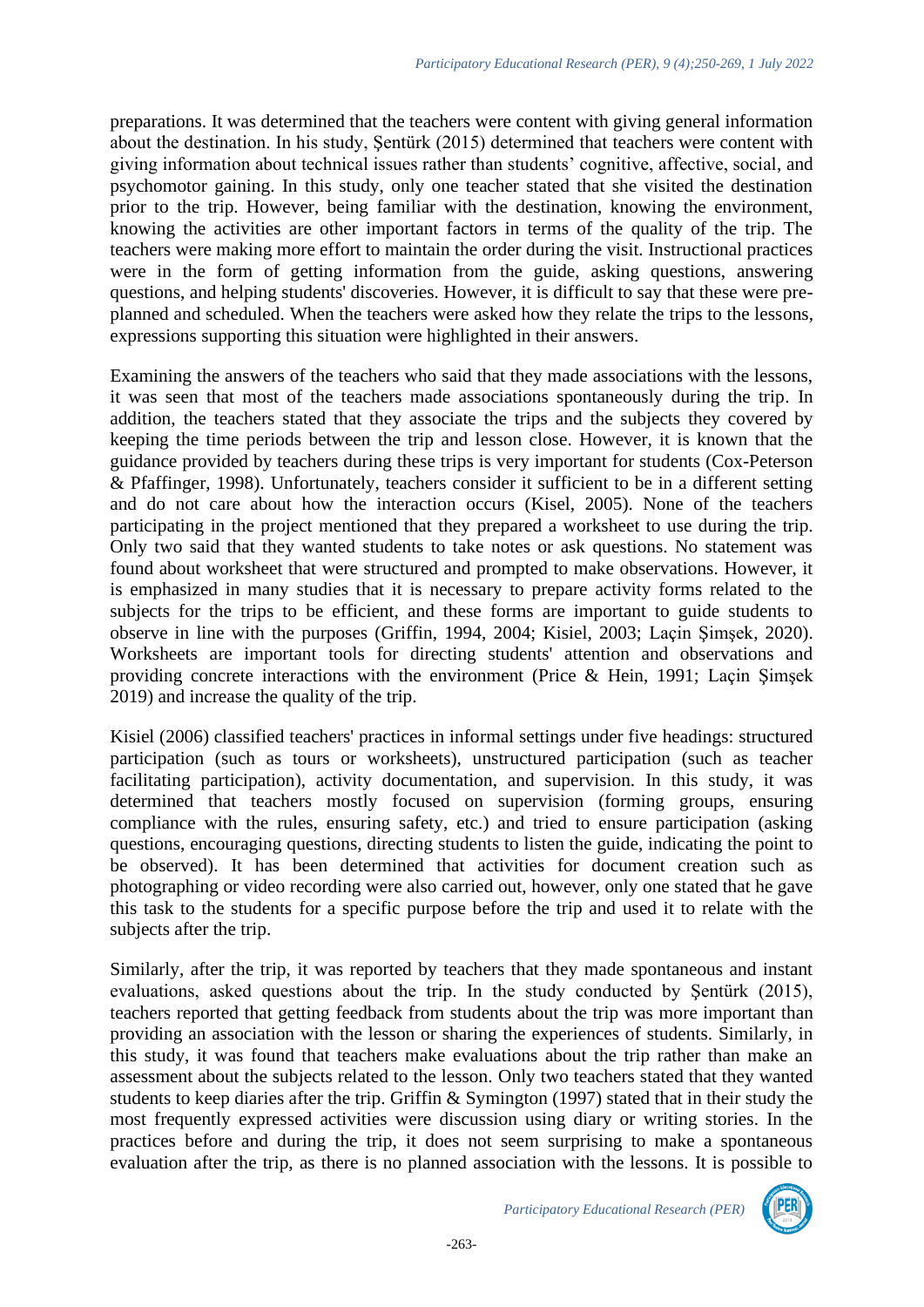say that associating trips with lessons is insufficient. In the literature, it is criticised that even though teachers describe trips as a learning opportunity, there is no planned connection between trips and the lesson (Tal et al., 2005; Tuckey, 1992). Since the activities and evaluations made after the trip enable students to review the trip and realize what they did not notice during the trip (Laçin Şimşek, 2020), and to understand the topics of the trip (Anderson, 1999), to establish new connections (Anderson et al., 2006), they are important and necessary. Studies have shown that pre-visit activities provide preliminary information that can help to understand experiences in the field, while post-visit events strengthen new connections and provide opportunities for future experiences (Anderson et al., 2010).

Although the situation of associating trips with lessons is very limited, when teachers were asked about their competencies in organizing trips, most of them stated that they felt competent in this regard. This finding shows that teachers think that organizing and successfully completing the field trips for out-of-school learning is sufficient, and their awareness of what to do for out-of-school learning is quite low.

Regarding the third sub-problem, after the project, all participants reported that they feel competent, more equipped, more conscious, and so on. At the beginning of the study, it is seen that the teachers perceive their competencies of organizing a school trip as preparations for a trip. It has been observed that the subjects teachers feel competent at have pointed to the educational planning and implementation of a field trip through the project. It has been determined that teachers have awareness about planning a field trip, understanding the importance of observation forms and worksheets, and structuring them, understanding the difference between field trip and informal trip, understanding how to guide students in trips, and gaining self-confidence. The teachers reported that they felt better equipped to plan, realize how the trip would be associated with the lesson, gain experience and design activities. It is possible to say that the project created an important change in teachers' awareness and knowledge about out-of-school learning.

### *Implications*

Falk & Dierking (1992) stated that individuals' knowledge, skills, experience, motivation and learning desires, their interactions with the social environment and the physical environment are very important in such visits and stated that teachers should consider all of them for a successful trip. However, it was also observed that teachers were more interested in organization and order and the learning opportunities during the trips were neglected. For a good field trip, it was emphasized that students should have information about the places they visit and know what is expected of them (Dewitt & Storksdieck, 2008), and the preparation and activities of teachers are particularly important (Anderson & Zhang, 2003; Wünschmann et al., 2017). In many studies, it was found that teachers could not define their roles in field trips, they could not associate the trip with the lessons, and they rarely organized activities for the visits (Cox-Peterson et al., 2003; Cox-Peterson & Pfaffinfer, 1998; Griffin, 2004). In fact, it was stated that teachers evaluate the success of the trip not based on what the students have learned, but on how much fun and affective gaining they have achieved (Anderson et al., 2006). In this study, it was seen that most of the trips organized by the teachers focused more on cultural and affective acquisition and their evaluations about the trip. In previous studies, as in this study, although teachers stated that they organized trips to associate the lessons and explain the subjects they could not fully explain during the lesson in out-of-school settings, they did not make preparation and activities (before, during and after) which would support this purpose in terms of teaching (Tal et al., 2005; Tuckey, 1992; Cox-

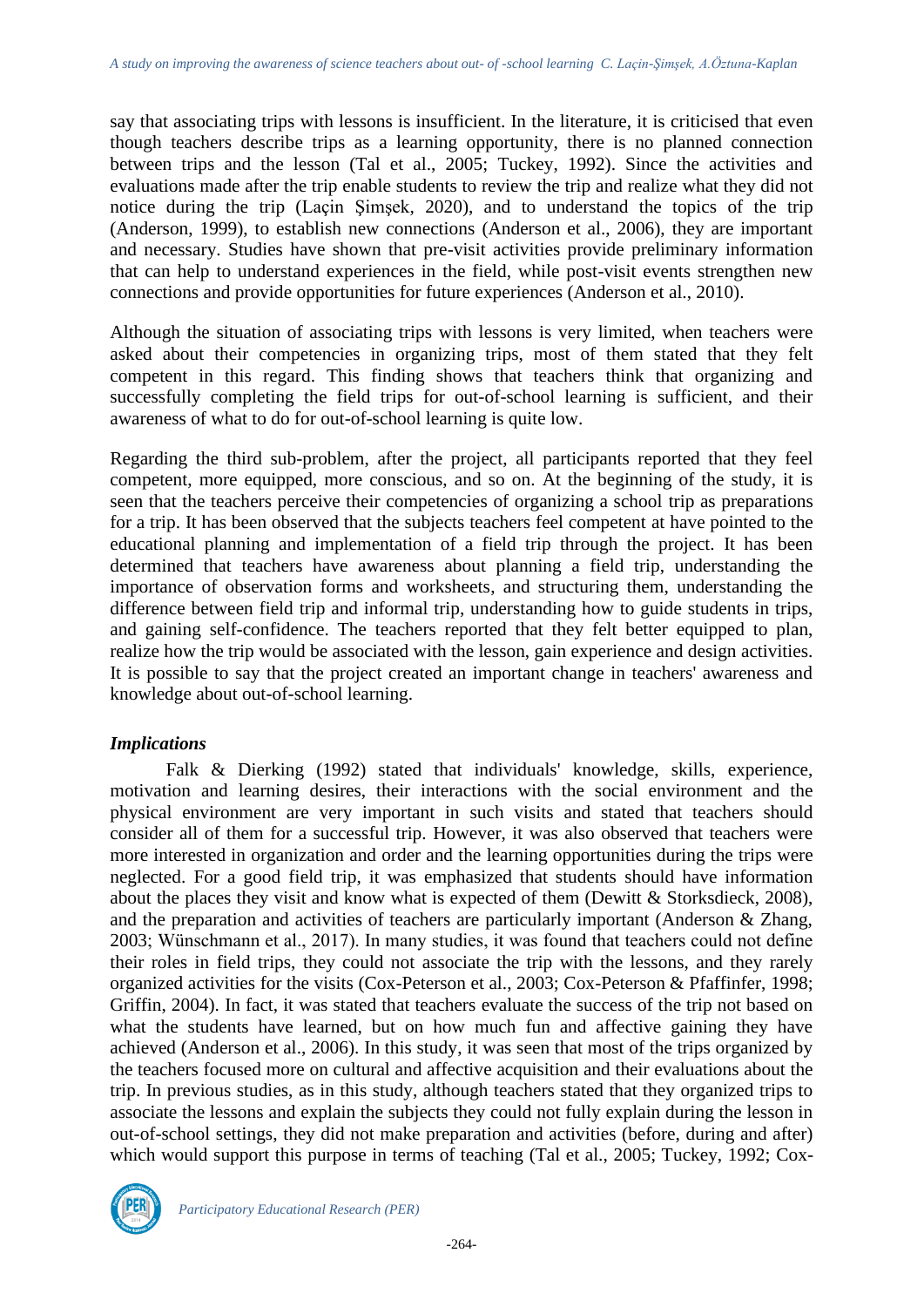Peterson et al., 2003). When teachers were asked whether it was necessary to associate the field trips, it was thought-provoking that they did not consider the trip as a learning opportunity and did not implement the necessary practices, although most of them said it was "absolutely necessary". At the end of the project, it was seen that the information about associating the lessons with out-of-school learning settings and preparing activities increased, and their awareness improved. It has been also found that many teachers become more motivated to carry out their lessons outside the school. At this point, it is important to emphasize that practice-oriented trainings have an important place in achieving the desired goals. In this project, teachers experienced an active process and they designed and analysed their own activities. This is thought to be important in raising teachers' awareness and knowledge. Providing teachers with practical training in different out-of-school learning settings is especially important for their development in this field. In addition, experiencing these environments with their own students will also provide mutual interaction. Griffin (1994) stated that teachers' perceptions, perspectives, values and motivations are very important factors in the planned trip and these factors directly affect the quality of the trips. Therefore, it is essential to increase the awareness and knowledge of teachers about their roles in field trips to help them practice and gain experience (Bozdoğan, 2012; Chin, 2004; DeWitt & Osborne, 2007; Tal et al., 2005; Tal, 2001). This was neglected, as in abroad, for a long time (Anderson et al., 2006; Ferry, 1993; Hofstein & Rosenfeld, 1996; Morentin & Guisasola, 2015a; Rebar, 2012; Smith-Sebasto & Smith, 1997; Tal & Morag, 2009) in teacher training programs in Turkey. However, it started to be included in teacher training programs with the educational reforms after 2004 as both a must field course and an elective course. This development is very important; because teachers' awareness of the methods and techniques related to learning out-of-school should be supported.

### *Suggestions*

This study presents data on the effects of the work done in the project. It is important to see how the achievements of the project are reflected in the practices of the participants. In future studies, it is recommended to investigate and evaluate the practices of teachers during their visits to out-of-school learning.

The most important point that separates out-of-school learning from a trip is the teaching materials used during the visit. In order to increase the efficiency of out-of-school learning, Therefore, it is recommended to give practical training on teaching materials in trainings related to out-of-school learning.

## *Limitations*

The study was carried out through the science center sample in order to increase the awareness and knowledge of teachers about out-of-school learning. Conducting the applications only in the science center is a limitation of the study. However, this limitation has been tried to be overcome by making discussions about different out-of-school learning environments and samples. Since the activities continued during the project, interviews were planned with the teachers to get detailed information, especially after the pre-test; however, it was not possible to implement this plan due to the busy schedule. Focus group discussions with teachers after the project could not be presented in this study due to the page limitation.

### *Acknowledgement*

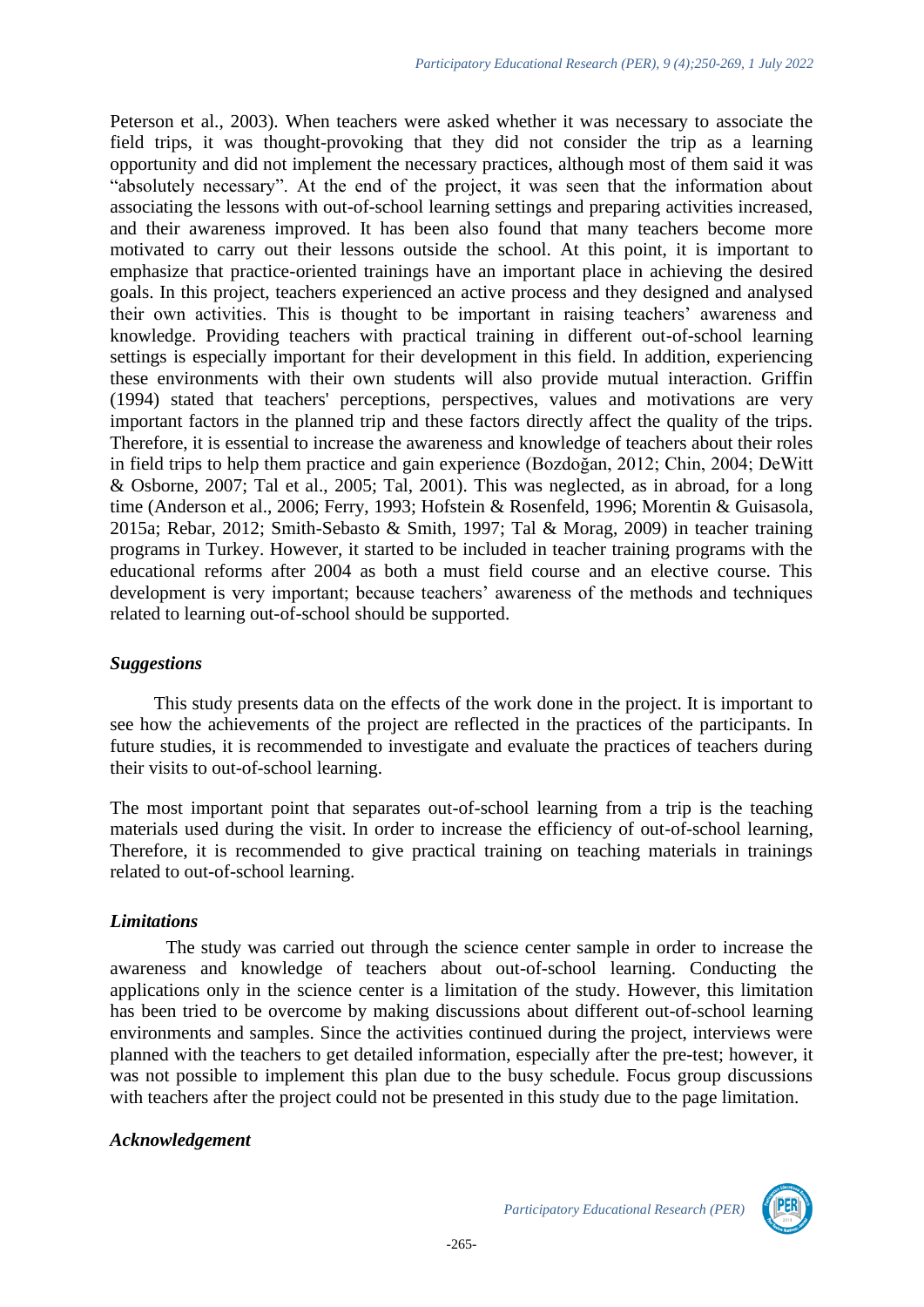This research was carried out within the scope of the project named "Science Teachers at Science Center" with project number 118B118 supported by TÜBİTAK 4005 Innovative Education Practices. We would like to thank TÜBİTAK for their support.

This project was carried out in Kocaeli Science Center. We would like to thank Kocaeli Metropolitan Municipality and Kocaeli Science Center staff for their support and interest.

We thank the referees for their suggestions and contributions.

### **References**

- Anderson, D. (1999). The development of science concepts emergent from science museum and post-visit activity experiences: Students' construction of knowledge. (Doctoral dissertation). Available from Queensland University of Technology, Brisbane, Australia.
- Anderson, D., & Lucas, K.B. (1997). The effectiveness of orienting students to the physical features of a science museum prior to visitation. *Research in Science Education,* 27, 485–495.
- Anderson, D., Lawson, B., & Mayer-Smith, J. (2006). Investigating the impact of a practicum experience in an aquarium on pre‐service teachers. *Teaching Education,17* (4), 341- 353. doi: 10.1080/10476210601017527.
- Anderson, D., & Zhang, Z. (2003). Teacher perceptions of field-trip planning and implementation. *Visitor Studies Today, 6*(3), 6-11.
- Anderson, D., Kisiel, J., & Storksdieck, M. (2010). Understanding teachers' perspectives on field trips: Discovering common ground in three countries. *Curator the Museum Journal, 49*(3), 365-386.
- Bakioglu, B., Karamustafaoglu, O., Karamustafaoglu, S. & Yapici, S. (2018). The effects of out-of-school learning settings science activities on 5th graders' academic achievement. *European Journal of Educational Research 7*(3), 451-464. doi:10.12973/eu-jer.7.3.45.
- Bostan Sarıoğlan, A., & Küçüközer, H. (2017). Fen bilgisi öğretmen adaylarının okul dışı öğrenme ortamları ile ilgili görüşlerinin araştırılması [Investigation of the views of pre-service science teachers about out-of-school learning environments]. *Journal of Research in Informal Environments (JRINEN), 2*(1), 1-15.
- Bozdoğan, A. (2012). The practice of prospective science teachers regarding the planning of education-based trips: evaluation of six different field trips. *Educational Sciences: Theory & Practice, 12* (2), 1062–1069.
- Bozdogan, A. E., & Kavci, A. (2016). Sınıf disi ogretim etkinliklerinin ortaokul ogrencilerinin fen bilimleri dersindeki akademik basarilarina etkisi [The effects of out of class teaching activities to secondary school students' academic achievement in science course]. *Gazi Education Science Journal, 2*(1), 13-30.
- Bozdoğan, A. E. (2008). Fen bilgisi öğretmen adaylarının bilim merkezlerini fen öğretimi açısından değerlendirmesi: Feza Gürsey Bilim Merkezi örneği etkisi [Science teacher candidates' evaluation of science centers in terms of science teaching: Feza Gürsey Science Center sample]. *Uludağ Üniversitesi Eğitim Fakültesi Dergisi [Journal of Uludag University Faculty of Education], 21*(1), 19-41.
- Bozdoğan, A. E., & Yalçın, N. (2006). Bilim merkezlerinin ilköğretim öğrencilerinin fene karşı ilgi düzeylerinin değişmesine ve akademik başarılarına etkisi: Enerji parkı [The effect of science centers on the change in primary school students' interest in science and their academic success: Energy Park]*. Ege Eğitim Dergisi [Ege Education Journal], 7*(2), 95-114.

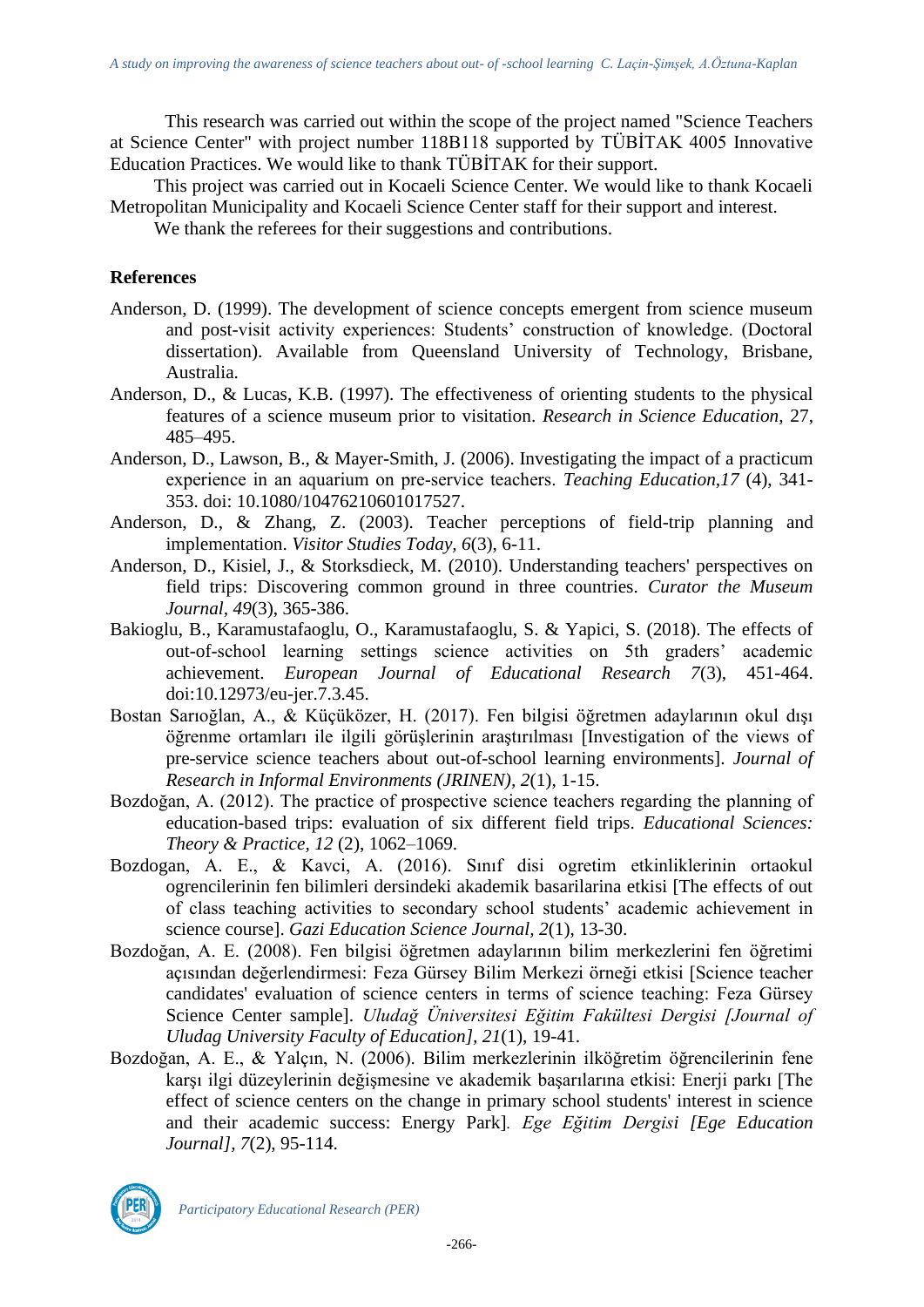- Carrier, S. J. (2009). The effects of outdoor science lessons with elementary school students on preservice teachers' self-efficacy. *Journal of Elementary Science Education, 21*(2), 35-48.
- Chin, C. (2004). Museum experience: A resource for science teacher education. *International Journal of Science and Mathematics Education, 2*, 63-90.
- Cox-Petersen, A. M., Marsh, D. D., Kisiel, J., & Melber, L. M. (2003). Investigation of guided school tours, student learning, and science reform recommendations at a museum of natural history. *Journal of Research in Science Teaching, 40*(2), 200-218.
- Cox-Petersen, A.M., & Pfaffinger, J.A. (1998). Teacher preparation and teacher-student interactions at a discovery center of natural history. *Journal of Elementary Science Education, 10*, 20-35.
- Çavuş, R., Umdu-Topsakal, Ü., & Öztuna-Kaplan, A. (2013). İnformal öğrenme ortamlarının çevre okuryazarlığı kazandırmasına ilişkin öğretmen görüşleri: Kocaeli Bilgi Evleri Örneği [Teachers' views on informal learning environments to gain environmental literacy: The Case of Kocaeli Information Houses]. *Pegem Eğitim ve Öğretim Dergisi [Pegem Journal of Education and Instruction], 3*(1), 15-26.
- Dewitt, J., & Osborne, J. (2007). Supporting teachers on science-focused school trips: Towards an integrated framework of theory and practice. *International Journal of Science Education 29*(6), 685-710.
- Dewitt, J., & Storksdieck, M. (2008) A short review of school field trips: key findings from the past and implications for the future. *Visitor Studies, 11* (2), 181–197. doi:10.1080/10645570802355562.
- Ertaş, H., Şen, A. İ., & Parmaksızoğlu, A. (2011). Okul dışı bilimsel etkinliklerin 9. sınıf öğrencilerinin enerji konusunu günlük hayatla ilişkilendirme düzeyine etkisi [The effect of out-of-school scientific activities on the level of associating energy with daily life of 9th grade students]. *Necatibey Eğitim Fakültesi Elektronik Fen ve Matematik Eğitimi Dergisi [EFMED] [Necatibey Faculty of Education, Electronic Journal of Science and Mathematics Education], 5*(2), 178-198.
- Eshach, H. (2007). Bridging in-school and out of school learning: Formal, non-formal, and informal education. *Journal of Science Education and Technology, 16*, 171-190.
- Falk, J. H., & Dierking, I. D. (2000). *Learning from Museums: Visitor Experience and the Making of Meaning.* New York: AltaMira Press.
- Gennaro, E.A. (1981). The effectiveness of using pre-visit instructional materials on learning for a museum field trip experience. *Journal of Research in Science Teaching, 18*, 275- 279.
- Griffin, J., & Symington, D. (1997). Moving from task-oriented to learning oriented strategies on school excursions to museums. *Science Education, 81*, 763–779.
- Griffin, J. (1994). Learning to learn in informal science settings. *Research in Science Education, 24*, 121-128.
- Griffin, J. (2004). Research on students and museums: Looking more closely at the students in school groups. *Science Education, 88*(1), 59-70.
- Ferry, B. (1993). Science centers and outdoor education centers provide valuable experience for pre-service teachers. *Journal of Science Teacher Education, 4*(3), 85-88.
- Hein, G.E. (1998). *Learning in the museum*. New York: Routledge.
- Hofstein, A., & Rosenfeld, S. (1996). Bridging the gap between formal and informal science learning*. Studies in Science Education 28*, 87-112.
- Jarvis, T., & Pell, A. (2005). Factors influencing elementary school children's attitudes toward science before, during, and after a visit to the UK National Space Centre. *Journal of Research in Science Teaching, 42*(1), 53-83.

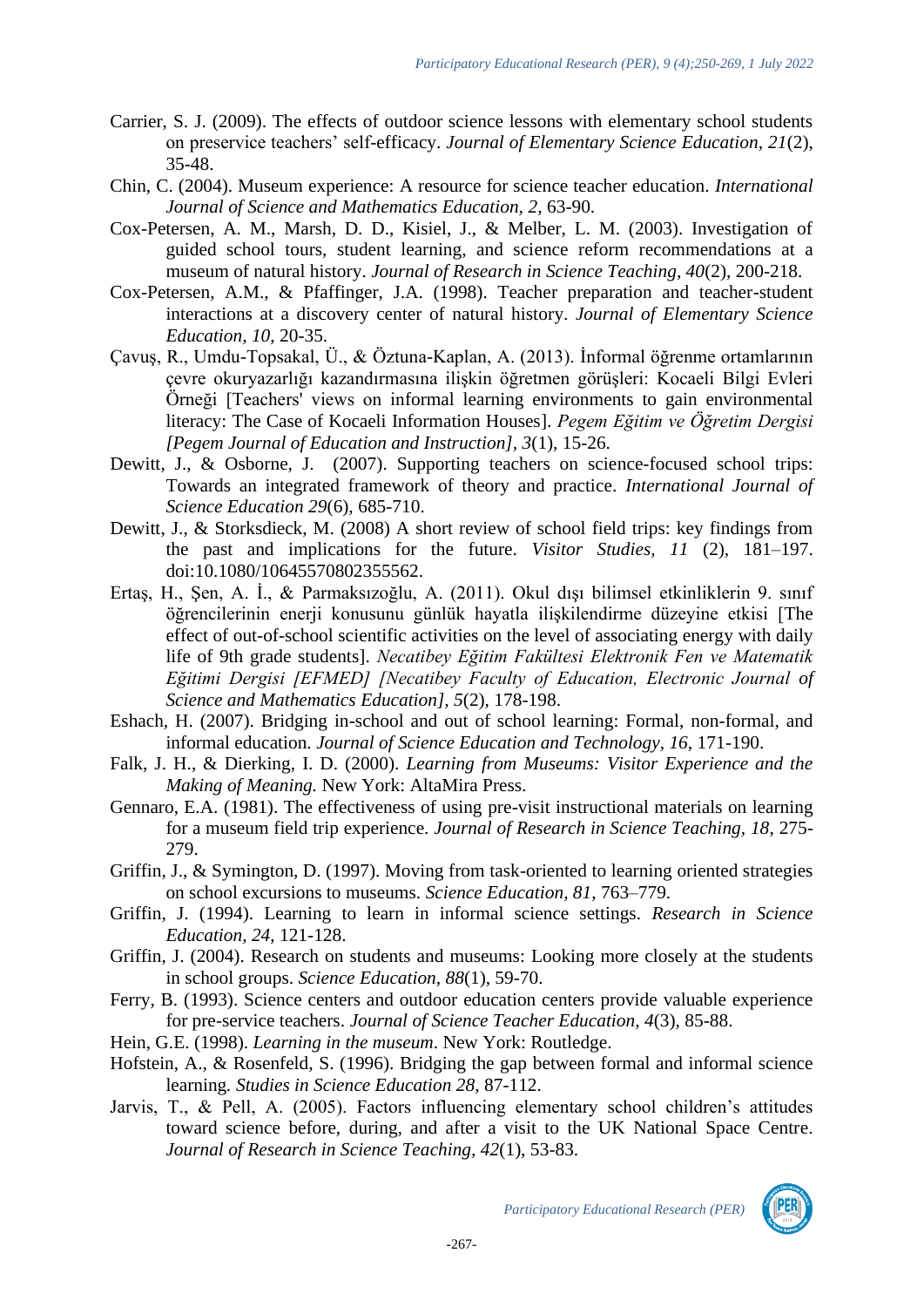- Kisiel, J. (2003). Teachers, museums and worksheets: A closer look at the learning experience. *Journal of Science Teacher Education, 14*, 3-21.
- Kisiel, J. (2006). An examination of fieldtrip strategies and their implementation within a natural history museum. *Science Education, 90*, 434-452.
- Kisiel, J. F. (2005). Understanding elementary teacher motivations for science fieldtrips. *Science Education, 89*(6), 936-955.
- Kubota, C.A., & Olstad, R.G. (1991). Effects of novelty-reducing preparation on exploratory behavior and cognitive learning in a science museum setting. *Journal of Research in Science Education, 28*(3), 22-234.
- Laçin Şimşek, C. (2019). Bilim Merkezleri ve Sınıf Gezileri. [Scince Centers and School Trips] (Editörler: F. Köseoğlu, U. Kanlı, Okul Duvarlarının Ötesine Öğrenme Yolculuğu: Bilim-Teknoloji Merkezleri ve Bilim Müzeleri [Learning Journey Beyond School Walls: Science-Technology Centers and Science Museums), ss. 265-285. Ankara: Nobel Yayınevi.
- Laçin Şimşek, C. (2020). Okul Dışı Öğrenme [Out of School Learning]. (Ed. C. Laçin Şimşek). Fen Öğretiminde Okul Dışı Öğrenme Ortamları [Out of School Learning Environment for Science Education]. Ankara: Pegem A.
- Lakin, L. (2006). Science beyond the classroom. *Journal of Biological Education, 40* (2), 88- 90.
- Michie, M. (1998). Factors influencing secondary science teachers to organize and conduct field trips. *Australian Science Teacher's Journal, 44*(4), 43-50.
- Ministory of National Education [MoNE] (2018). *Fen Bilimleri Dersi Öğretim Programı [Science Course Curriculum]*. Ankara: Milli Eğitim Bakanlığı.
- Morag, O., & Tal, T. (2012). Assessing learning in the outdoors with the field trip in natural environments (FiNE) framework. *International Journal of Science Education, 34*(5), 745-777.
- Morentin, M., & Guisasola, J. (2015a). The role of science museum field trips in the primary teacher preparation. *International Journal of Science and Mathematics Education, 13,*  965-990. doi:10.1007/s10763-014-9522-4.
- Morentin, M., & Guisasola, J. (2015b). Primary and secondary teachers' ideas on school visits to science centres in the basque country. *International Journal of Science & Mathematics Education, 13,* 191-21.
- National Research Council [NRC] (1996). *National Science Education Standards: Observe, Interact, Change, Learn.* Washington, DC: National Academy Press.
- National Research Council [NRC] (2009). *Learning science in informal environment: People, places and pursuits.* Washington, DC: National Academy Press.
- Olson, J., Cox-Petersen, A., & McComas, W. (2001). The Inclusion of Informal Environments in Science Teacher Preparation. *Journal of Science Teacher Education, 12* (3), 155-173.
- Orion, N. (1993). A model for the development and implementation of field trips as an integral part of the science curriculum. *School Science and Mathematics 93*, (6), 325- 331.
- Orion, N., & Hofstein, A. (1994). Factors that influence learning during a scientific field trip in a natural environment. *Journal of Research in Science Teaching, 29* (8), 1097-1119.
- Price, S., & Hein, G.E. (1991). More than a field trip: Science programs for elementary school groups at museums. *International Journal of Science Education, 13*, 505-519.
- Ramey-Gassert, L., III. Walberg, H., & H. Walberg. (1994). Reexamining connections: Museums as science learning environments. *Science Education, 78:*345-363.
- Rebar, B. M. (2012). Teacher's sources of knowledge for field trip practices. *Learning Enviromental Research, 15*(81), 81-102. doi:10.1007/s10984-012-9101-y.